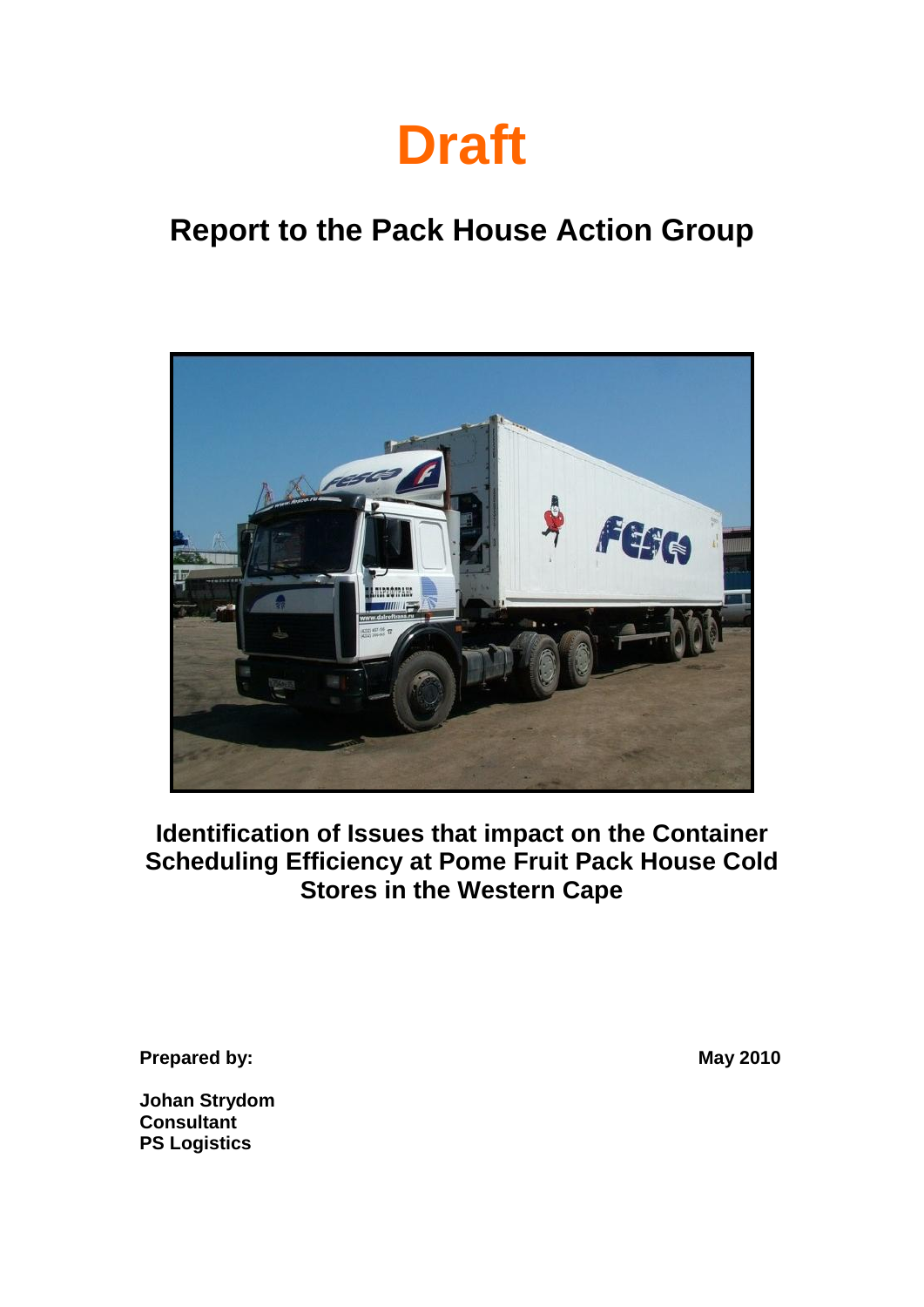### *Foreword*

*Having been involved in fruit logistics for more than 30 years, I was privileged to have been part of the vast changes in logistics that took place in the South African fruit industry during this era.*

*In this study I found it rewarding and refreshing to talk to old friends as well as newcomers to the industry. The willingness to share information and opinions made the task so much more rewarding.*

*Throughout this project I tried to focus on the goal of establishing the factual situation regarding the impact of inefficient container scheduling at pome fruit pack houses. However, I set, as a secondary goal, to summarise all the activities in the total container handling chain from arrival in the port to shipment of full containers. By doing this I trust that this document can serve as a reference and training guide for those people who join the challenging fruit logistical sphere.*

Johan Strydom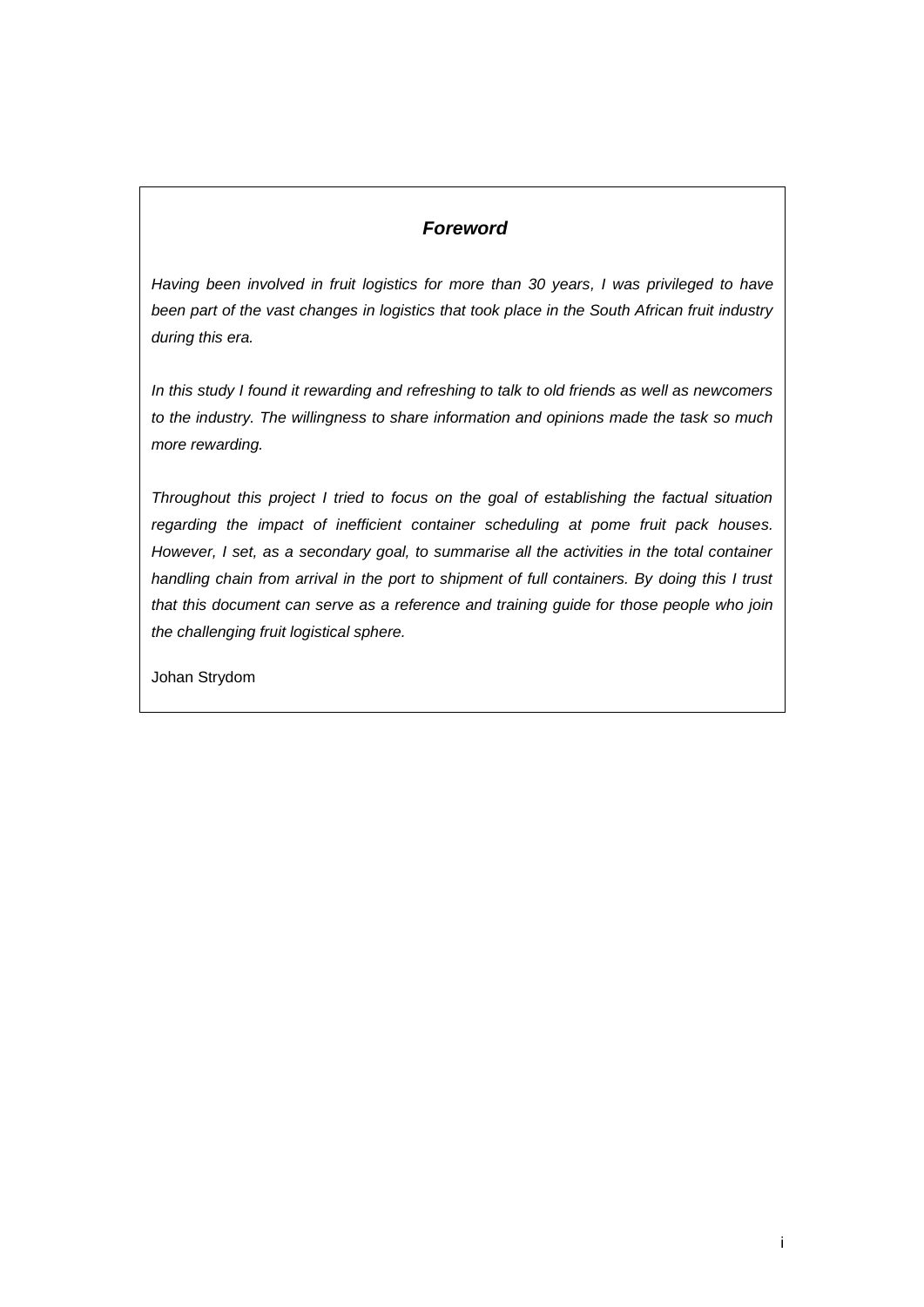### **Scheduling Report**

### **Table of Contents**

|                                                                                                 | Page                     |
|-------------------------------------------------------------------------------------------------|--------------------------|
| Foreword                                                                                        | i                        |
| <b>Container Flow Diagram</b>                                                                   | iii                      |
| <b>Executive Summary and Findings</b>                                                           | iv                       |
| 1. Introduction and Purpose                                                                     | 1                        |
| 2. Container Supply                                                                             | 3                        |
| 3. Container Availability                                                                       | 4                        |
| 4. Container Scheduling<br>4.1 Specification of fruit to be loaded<br>4.2 Contracting transport | 6<br>6<br>$\overline{7}$ |
| 5. Loading Fruit                                                                                | 11                       |
| 6. Container Shipping                                                                           | 14                       |
| 7. Conclusions and Recommendations                                                              | 16                       |
| APPENDIX A: List of Role-Players Interviewed                                                    | 17                       |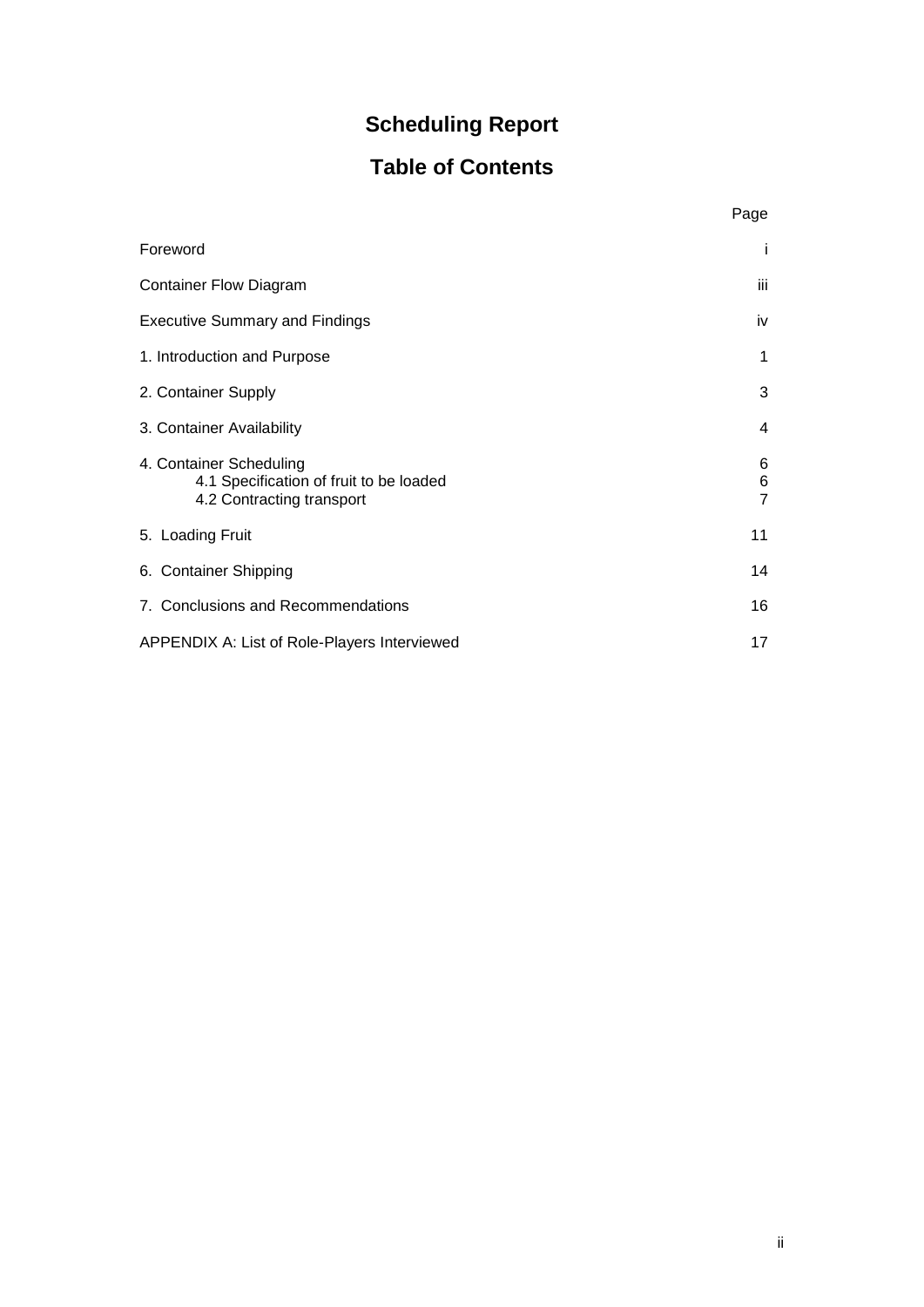# Container Flow



CONTAINER FLOW DIAGRAM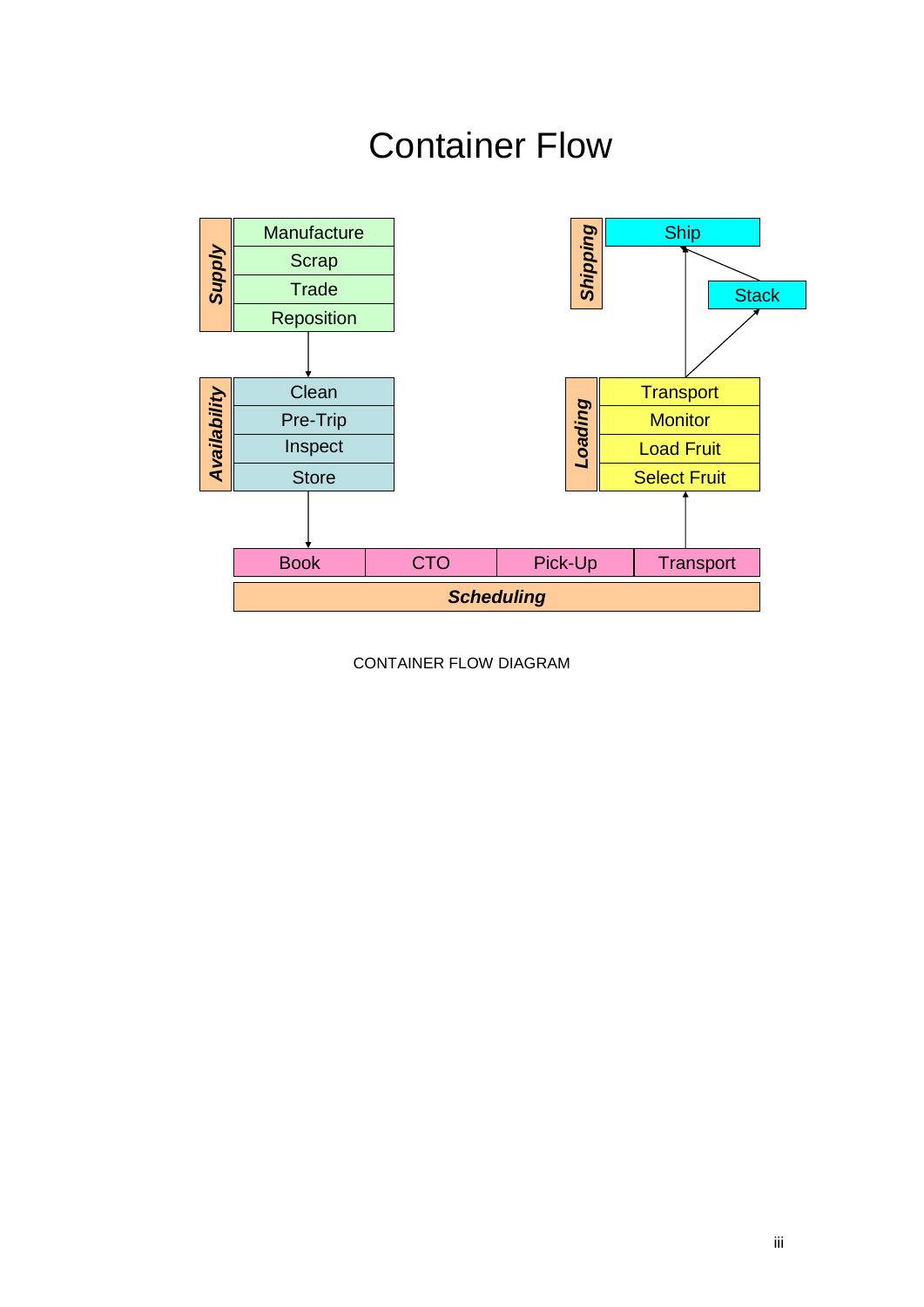### **Executive Summary and Findings**

Within a few years the shipping mode of pome fruit has changed drastically from mainly conventional vessels to virtually all hi-cube containers, the latter being loaded at inland cold store facilities. This rapid change found the infrastructure and procedures wanting. Inefficiencies throughout the movement process of containers are evident and put the competiveness of the South African fruit industry under pressure. Unless these inefficiencies are addressed and effective solutions formulated and implemented, the situation may deteriorate unacceptably.

This report was compiled based on opinions shared by more than 40 role-players, representing the different functional operators in the container scheduling process. The emphasis was on establishing the factual situation rather than to formulate wide speculative solutions at this point in time. With so many perceptions present, the real causes of inefficiencies can easily be clouded. Care has been taken to substantiate opinions by getting confirmation from other sources. This, however, does not rule out the possibility that some causes have not been highlighted, especially as the study was done in a specific timeslot in the 2010 season. Critical issues, which may arise later in the season, can be discussed at regular Pack House Action Group meetings.

Issues that impact negatively have crystallised throughout the information gathering process and these findings are listed below.

#### **1. Container Supply**

| 1.1 Communication between shipping lines and industry organisations about long<br>term crop projections, seasonal estimates and short term crop changes is<br>lacking and can impact on container supply, short as well as long term.            |  |
|--------------------------------------------------------------------------------------------------------------------------------------------------------------------------------------------------------------------------------------------------|--|
| 1.2 In times of container shortages, exporters tend to inflate demands in order to<br>stand a better chance to secure required allocations. Unfortunately this leads to<br>late cancelations and re-allocation of containers at the last minute. |  |

#### **2. Container Availability**

| 2.1 Pick-up times of empty containers coincide with peak urban traffic, often leading<br>to late arrival of containers at loading points.                                                                        |  |
|------------------------------------------------------------------------------------------------------------------------------------------------------------------------------------------------------------------|--|
| 2.2 Recessionary trade conditions are forcing shipping lines to consider extending<br>the lifespan of present containers with a risk to cold chain integrity should<br>maintenance drop below acceptable levels. |  |
| 2.3 Despite efforts by PPECB to thoroughly inspect cleaned and pre-tripped<br>containers, a percentage still slip through that are rejected at loading points.                                                   |  |
| 2.4 Poor relations with and attitude of some empty depot operators are not<br>conducive to handling urgent requests.                                                                                             |  |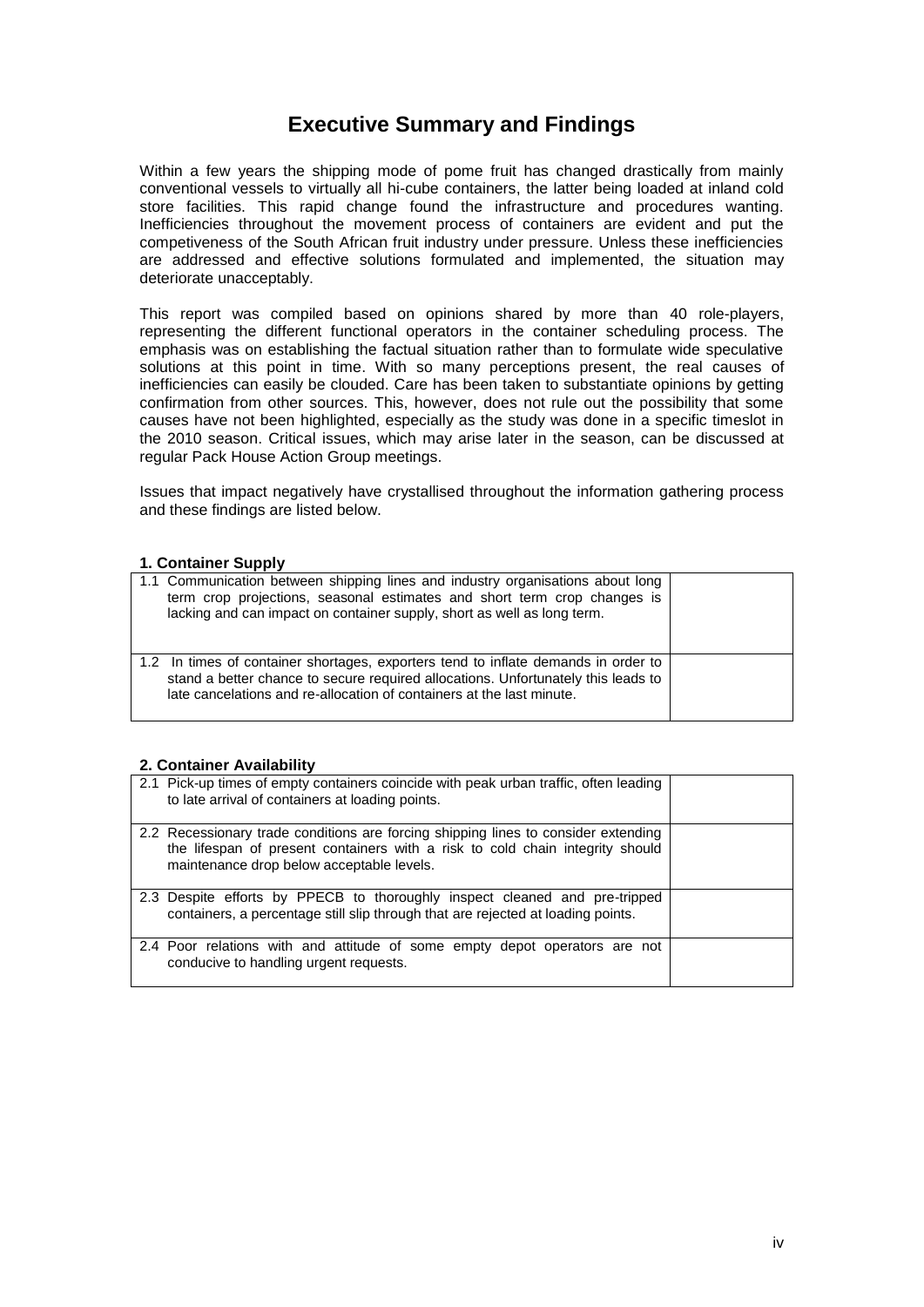### **3 Container Scheduling**

### *3.1 Fruit Specification*

| 3.1.1 | Inaccurate stock figures, due to late transfer of electronic files from cold<br>stores or wrong assumptions regarding when fruit will be on temperature,<br>lead to late bookings and subsequent delays.                                        |  |
|-------|-------------------------------------------------------------------------------------------------------------------------------------------------------------------------------------------------------------------------------------------------|--|
| 3.1.2 | Incompatibility of IT systems is a cause for inaccurate stock records.                                                                                                                                                                          |  |
| 3.1.3 | Poor discipline regarding cut-off times puts tremendous pressure on the<br>scheduling process.                                                                                                                                                  |  |
| 3.1.4 | A lack of basic fruit knowledge and processes is a serious cause of poor<br>communication and ignorance of the urgency required by fruit exports.                                                                                               |  |
| 3.1.5 | Attitude and willingness to be available 24/7 on the part of persons making<br>transport arrangements are attributes required to take corrective action<br>when problems arise.                                                                 |  |
| 3.1.6 | Cancellation of booked containers on the last day of stack, leads to re-<br>allocation of containers to other exporters and resultant last minute non-<br>efficient operational arrangements. Lost shipping opportunities can also be<br>occur. |  |

### *3.2 Contracting Transport*

| 3.2.1  | Reliability and roadworthiness of trucks used are not enforced by the<br>parties that contract them.                                                                                                                                              |  |
|--------|---------------------------------------------------------------------------------------------------------------------------------------------------------------------------------------------------------------------------------------------------|--|
| 3.2.2  | Incorrect cargo weight declaration is a serious problem.                                                                                                                                                                                          |  |
| 3.2.3  | Overweight containers stopped at weighbridges cause delays and financial<br>losses.                                                                                                                                                               |  |
| 3.2.4  | Poor communication of delays encountered, prevents pro-active corrective<br>steps.                                                                                                                                                                |  |
| 3.2.5  | Unreliable transport contractors seriously disrupt well-planned schedules.                                                                                                                                                                        |  |
| 3.2.6  | The present CTO (Container Terminal Order) process is time consuming<br>and outdated.                                                                                                                                                             |  |
| 3.2.7  | Realistic loading timeslots are often lacking, despite communication with<br>loading points.                                                                                                                                                      |  |
| 3.2.8  | TTTs (Time Temperature Tolerances) are not always adhered to.                                                                                                                                                                                     |  |
| 3.2.9  | Delays from time of loading to time of coupling containers to power points<br>in the terminal are not monitored to any degree and threaten maintenance<br>of the cold chain.                                                                      |  |
| 3.2.10 | The phenomenon of having the bulk of containers booked on the last day<br>of stack is a major cause of poor efficiency. The skew distribution of daily<br>volumes through the week severely impacts on transport costs and quality<br>of service. |  |
| 3.2.11 | With the increase of dual loads (a container picking up fruit at more than<br>one cold store) special procedures and preferences are required to<br>minimise additional costs and avoid breaks in the cold chain.                                 |  |
| 3.2.12 | Container cable theft is a serious cost and disruptive issue.                                                                                                                                                                                     |  |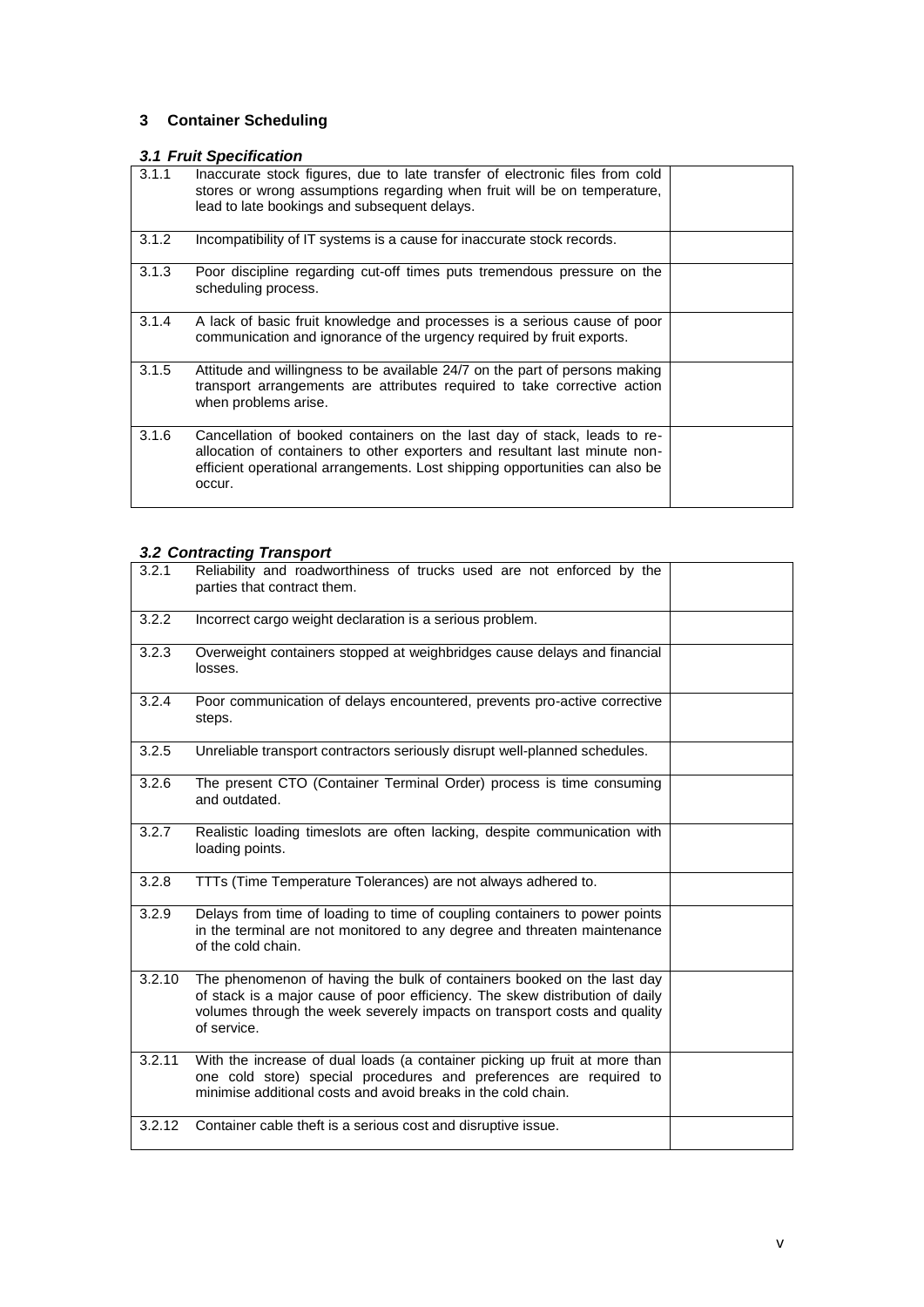#### **4 Fruit Loading**

| = vuuniy<br>4.1 Loading of fruit into containers takes place simultaneously at several loading |  |
|------------------------------------------------------------------------------------------------|--|
| points and PPECB officials cannot always be on time or present. Delays due to                  |  |
| PPECB not being available can be costly. This is even more critical when pre-                  |  |
| staging of pallets outside cold rooms is done.                                                 |  |
|                                                                                                |  |
| 4.2 A lack of cooled airlocks at most pome fruit cold stores prevents effective pre-           |  |
| staging.                                                                                       |  |
|                                                                                                |  |
| 4.3 Loading points are not always taking accountability for container condition and            |  |
| fruit protocols. This is left to PPECB.                                                        |  |
|                                                                                                |  |
| 4.4 At most cold stores power plug points are not available to check container                 |  |
| temperature settings.                                                                          |  |
|                                                                                                |  |
| 4.5 Cold stores are generally not geared for random access to individual pallets.              |  |
| With loading instructions calling for specific pallets (ID Number) delays are<br>inevitable.   |  |
|                                                                                                |  |
| 4.6 Not all older generation cold stores have been converted to effective handling of          |  |
| hi-cube pallets.                                                                               |  |
|                                                                                                |  |
| 4.7 Markets requiring cold sterilisation treatment seem to be on the increase. With            |  |
| special procedures prior to and during loading, PPECB's presence is required.                  |  |
| Arrangements to have this in place do not always take place timely.                            |  |
|                                                                                                |  |
| 4.8 IT systems at the exporter and cold stores are not always fully compatible                 |  |
| leading to delays.                                                                             |  |
|                                                                                                |  |
| 4.9 Poor stock management leads to costly delays.                                              |  |
|                                                                                                |  |
| 4.10 Quality control during the container loading process is very disruptive.                  |  |
| 4.11 Poor communication of delayed cooling or stock differences contribute to futile           |  |
| trips and/or delays.                                                                           |  |
|                                                                                                |  |
| 4.12 Training in basic fruit knowledge and processes is seriously lacking. Back-up or          |  |
| replacement strategies at exporters, agents and loading points do not receive                  |  |
| the attention it should.                                                                       |  |
|                                                                                                |  |
| 4.13 Loading points do not all realise their accountability when it comes to                   |  |
| overloading of containers.                                                                     |  |
|                                                                                                |  |
| 4.14 In the peak season cooling capacity of cold stores is put the test and                    |  |
| allowances for longer cooling rates may have to be applied.                                    |  |
|                                                                                                |  |
| 4.15 When cold stores are full, locating individual pallets specified in loading               |  |
| instructions becomes more difficult.                                                           |  |
|                                                                                                |  |
| 4.16 Where effective analysis of loading statistics is lacking, timely corrective steps        |  |
| are often not taken.                                                                           |  |
|                                                                                                |  |

### **5 Container Shipping**

| 5.1 Drivers are not always sensitive to the cold chain integrity and stop en route<br>resulting in the TTT being exceeded. Arriving after the stack has closed is costly<br>and can result in short-shipment of containers. |  |
|-----------------------------------------------------------------------------------------------------------------------------------------------------------------------------------------------------------------------------|--|
| 5.2 Despite processes in place, reaction to changed stack times is sometimes<br>lacking, especially when such advice is given after hours.                                                                                  |  |
| 5.3 Late decision and notification of vessels by-passing the port due to earlier<br>delays, disrupts well-planned scheduling.                                                                                               |  |
| 5.4 Excessive standing times at terminals during tea breaks and shift changes are<br>unacceptable.                                                                                                                          |  |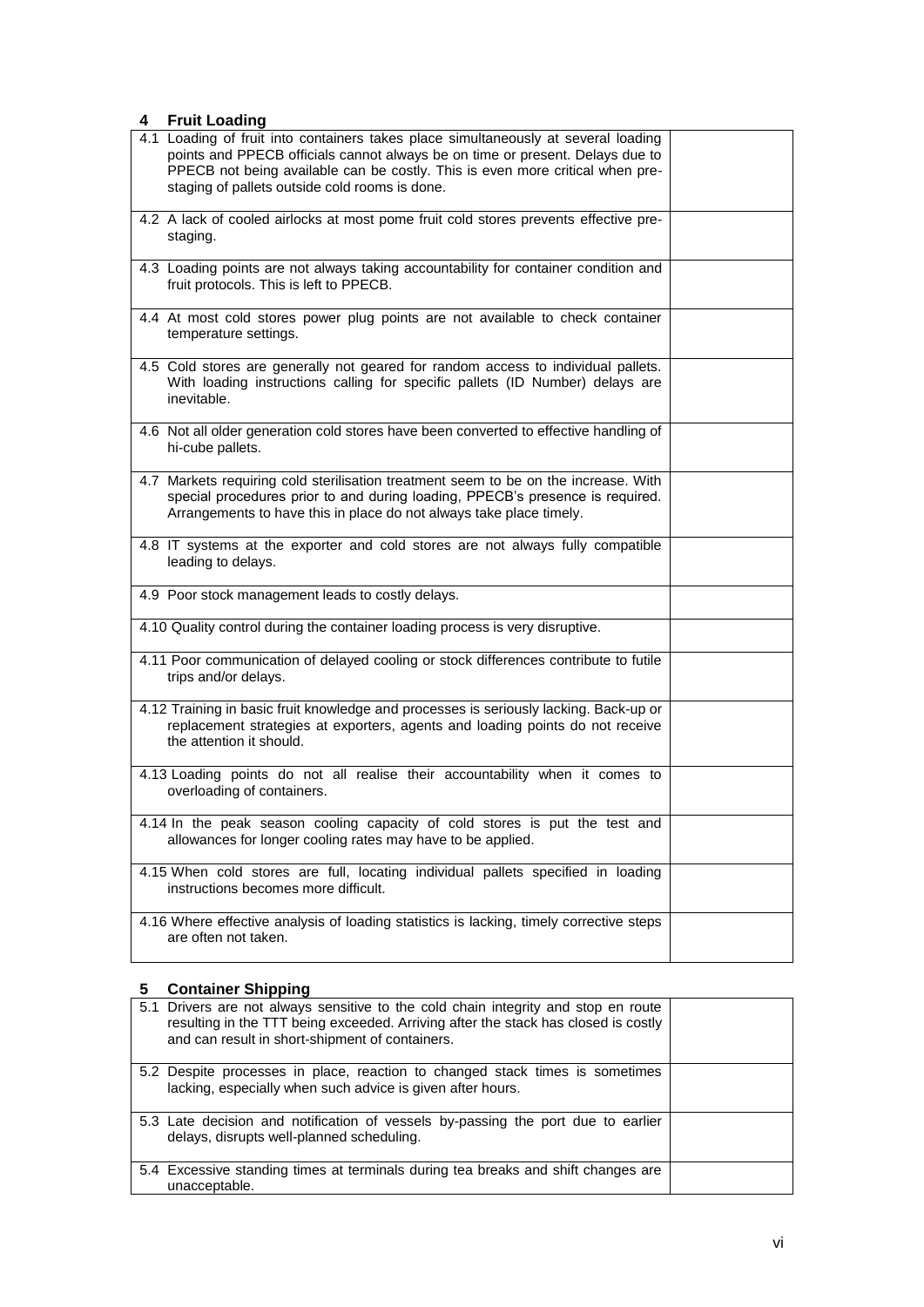#### **6 General**

In a process with so many different players depending on each other to successfully complete the operation, strict rules and guidelines have to be applied. However, the ultimate aim to earn the maximum income for the export crop must not be undermined by rigidity of logistical operations. It is a fine balance between applying strict discipline and having the agility to handle the challenges.

Guidelines must assist in giving direction – but still stimulate innovative thinking.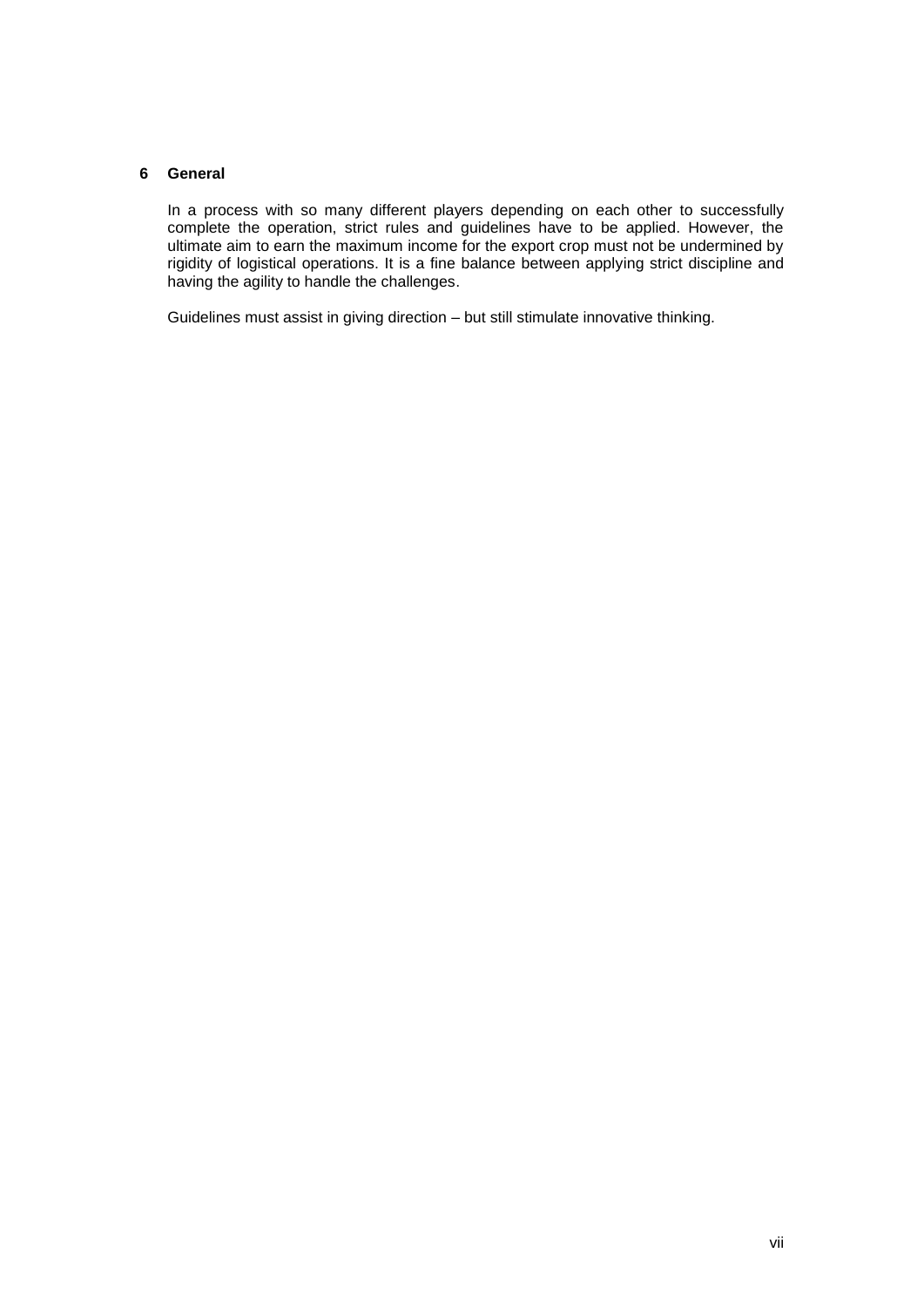### **Scheduling Report**

### **1. Introduction and Purpose**

Ten years ago the bulk of the pome fruit exports was shipped in specialised (conventional) reefer vessels. However, containerisation of pome fruit gained such momentum that virtually the total volume is now exported in containers. This brought about a major adaption in procedures and practices at pack house cold stores, especially as 'shipping' now takes place at inland loading points in stead of port facilities. During the 2009 season 99% of all apples and pears, exported from South Africa, were shipped in containers. The equivalent of about 25 000 12 meter hi-cube containers were employed for this operation. Conventional vessels will nevertheless continue to feature in times of container shortages and for serving special destinations such as Iran and Russia.

This rapid change in shipping mode preference put pressure on infrastructure, procedures, systems and people. Despite positive progress during the last few years, indications are that inefficiencies in the handling chain, and in particular poor container scheduling, are impacting negatively on pack house operations.

In an attempt to address problems caused by poor scheduling at pome fruit pack houses, the Pack House Action Group (PAG) decided to determine the factual situation. The issues contributing to inefficiencies were to be identified and the key issues prioritised. Should the results indicate a necessity to address specific issues based on facts, this will be done according to priorities set by the PAG.

Rather than tackling the scheduling issue as a national fruit export problem, it was decided to reduce the scope of this investigation to Western Cape pome fruit pack house cold stores. By focussing on a smaller, but clear goal, it is believed that not only will the study lead to solutions for inefficiencies at pome fruit cold stores, but findings could give guidance to addressing national fruit containerising issues.

A process, whereby the total handling chain of containers through the South African process is evaluated in terms of service providers and customers, was followed. Although some of the links in this logistics chain may not seem relevant to pome pack house operations, activities in each of those spheres impact on container supply and movement.

Interviews with a representative sample of role-players and factual statistics of scheduling times have highlighted several crucial issues that influence a sound container loading process. Unfortunately time and budget restrictions did not allow for the inclusion of all role-player opinions but the important problem areas are believed to have been identified.

The time and valuable input from persons interviewed, are greatly appreciated.

Restraint has been applied to offer off-the-cuff solutions without evaluating all the links in the logistics chain. The purpose of this first phase study, to establish relevant facts and their impact on the pome fruit pack house cold store operations, was not to be compromised with piecemeal untested proposals.

The basic handling chain of containers can be divided into five parts, namely: (See Diagram A)

- a. Container supply
- b. Container availability
- c. Container scheduling
- d. Container loading
- e. Container shipping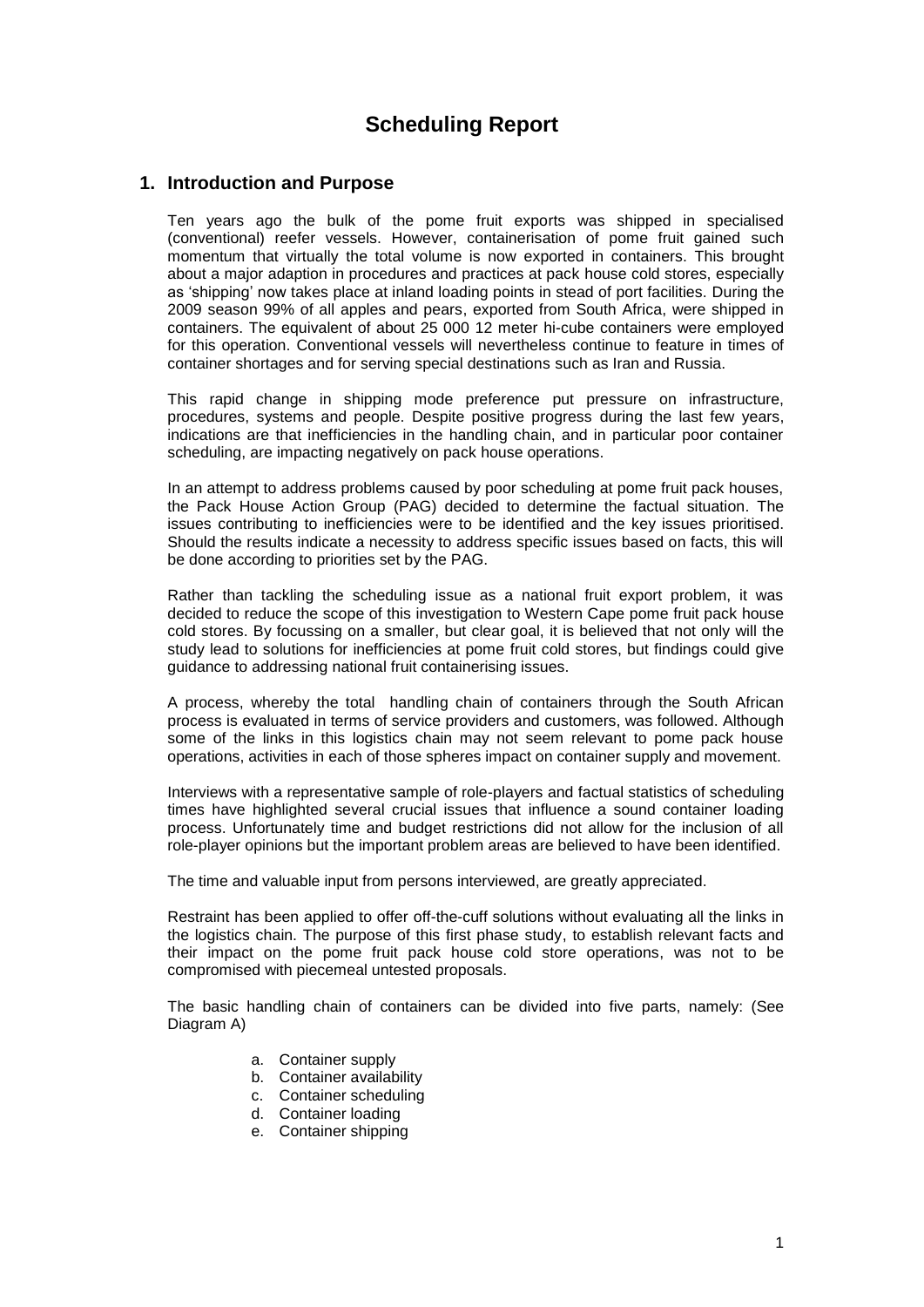## Container Flow



Diagram A: Container Handling Flow

Each of these five main operations has been investigated and findings are set out in the report that follows.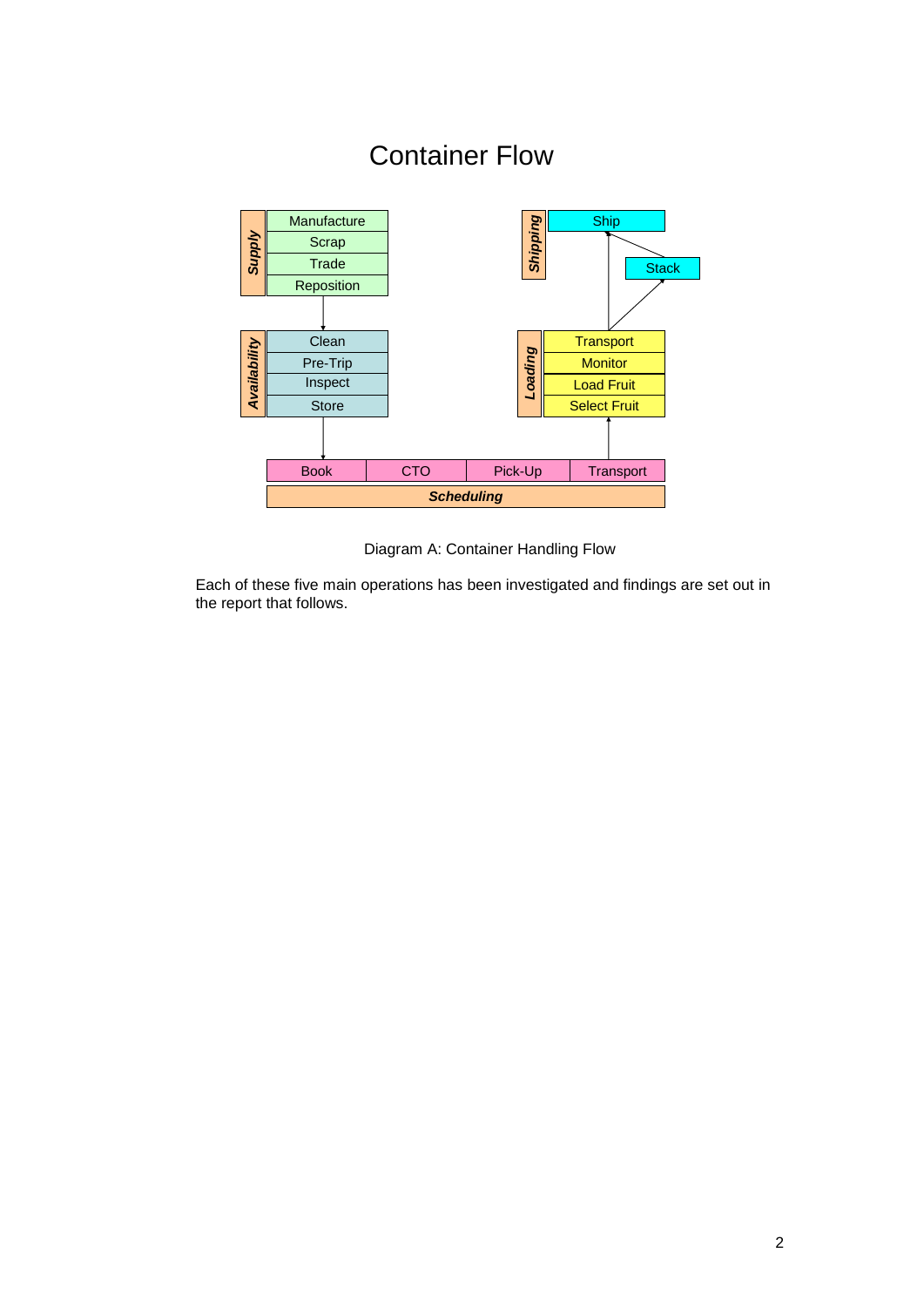### **2. Container Supply**

The size of the world wide fleet of reefer containers is a function of newly built containers and the scrapping of old containers. Over the last decade we saw a steady increase in the reefer container fleet. However, the international recessionary conditions have disrupted shipping trade routes. In some instances this has lead to shipping lines cutting back on new orders whilst still continuing with their scrapping program. This may result in a net decrease in the fleet size of a specific shipping line although others may not necessarily follow the same strategy. According to opinions of shipping line representatives the supply to the South African fruit industry may not be a problem in the short term.

A concern has been expressed that poor returns on investment during the recessionary period may result in shipping lines not renewing their reefer fleet and opting to extend the life of their present fleet by reducing their scrapping rate. Should maintenance of the fleet be neglected, this holds serious implications for the reliability of containers en route to overseas markets. Some parties in the chain have indicated that failures en route seem to be on the increase. No factual information to substantiate this statement could be established, but should this be the case, it is disturbing indeed.

More than dozen shipping lines offer reefer services to various overseas ports. However, two shipping lines dominate the scene and in particular the North West Continent route.

With the major shipping lines operating worldwide, the ability of local shipping line representatives to have a fair share of the shipping line's fleet allocated to South Africa is crucial. In this regard pressure from South American countries to have a greater share of the cake, is increasing as they are experiencing the same swing to containerisation. Some shipping lines operating in the South African trade had a poor 2009 season and this may impact on container availability in the short to medium term.

Positioning of containers in anticipation of bookings is all important. Availability of slots on container vessels to timely move reefer containers to South Africa, is a decisive factor. Imbalances in trade, demands by other trade routes and general availability of shipping opportunities are all taken into consideration to determine a stock piling strategy of a shipping line. Unnecessary re-positioning and storage costs (\$50 to \$60 per 12 m container per day), resulting from poor forecasting, can have long term implications.

To strengthen the hand of local representatives, accurate and reliable crop forecasts are of critical importance. Representatives rely on shippers (exporters) information. This does not necessarily reflect the total demand picture for reefer containers. Very little or no communication with industry organisations take place regarding seasonal forecasts. It is believed that trends regarding size and timing of the crop should be a regular topic between shipping line representatives and industry organisations.

Furthermore, availability of selected containers for cold sterilisation shipments can only be ensured if early and accurate forecasts are channelled to the shipping lines.

To do proper planning the shipping lines therefore need critical and timely information regarding the total crop, the weekly delivery pattern and the intended overseas market. These forecasts have to be updated regularly in order to adjust the supply of containers and to avoid unnecessary movement and storage costs.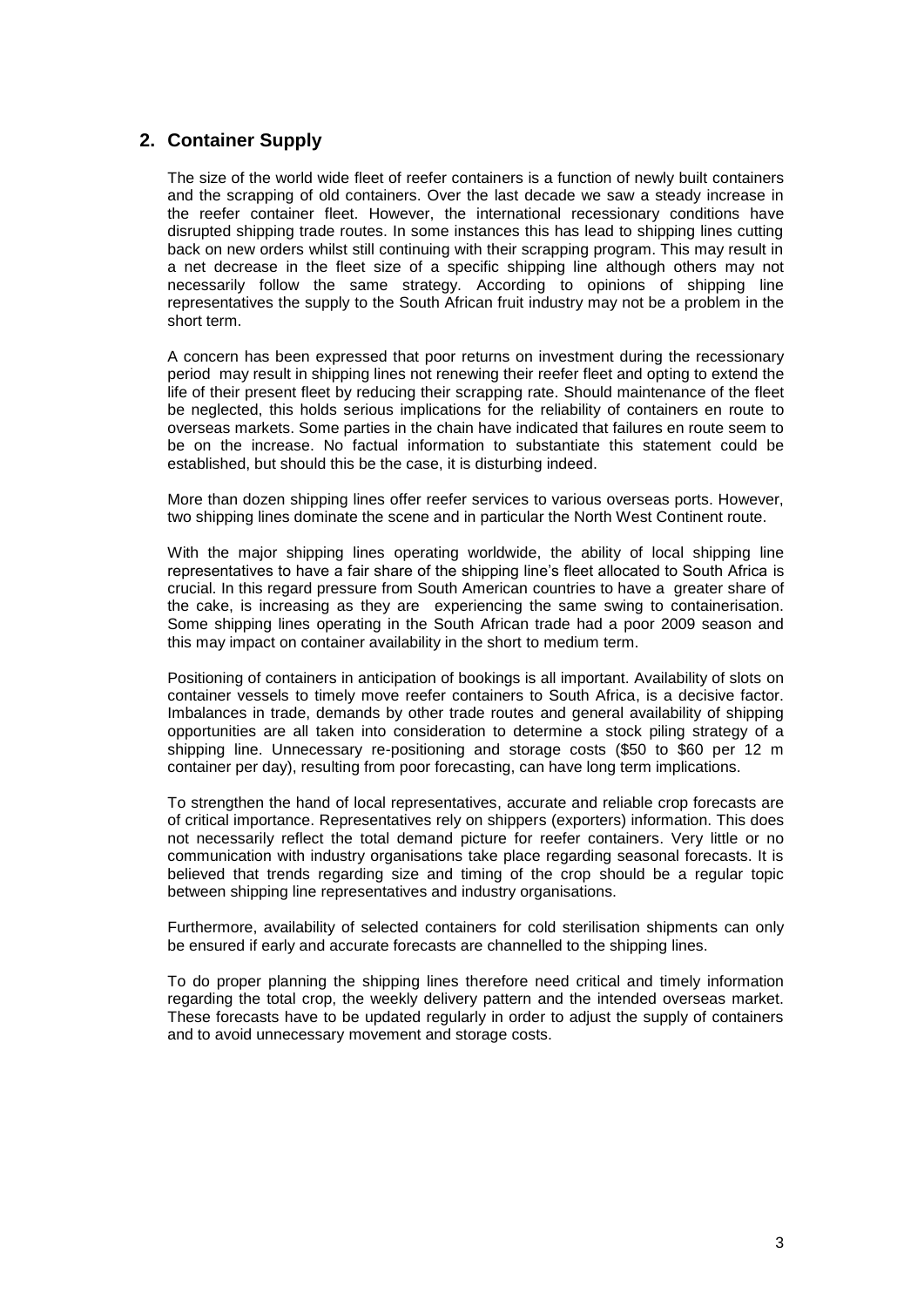### **3. Container Availability**

Several empty depots for reefer containers are located near the Port of Cape Town. The SATI container depot in Killarney Gardens is the largest but caters for only Maersk and Safmarine. The other depots look after the rest of the shipping lines as well as the overflow from SATI.

Reefer containers are prepared for use at most of these depots. The preparation process includes the cleaning (hot, cold and/or chemical wash according to the condition of the container and taints present), repair of damaged containers and pre-tripping for perishable product use. The SATI depot houses the largest reefer container repair facility in the South Hemisphere.

Pre-tripping entails running the refrigeration units and testing their performance according to specific criteria. Results are recorded electronically and pre-tripping charts generated. This process lasts for 3 to 4 hours for the newer generation containers. The process for older containers and certain manufacturer models can take up to 24 hours. Containers destined for use in cold sterilisation shipments require longer testing periods (>24hrs).

Effective sanitation of containers during the cleaning process is a concern as poor sanitation can lead to infection of fruit.

Once cleaned and pre-tripped, the containers are offered to PPECB for inspection. PTI (Pre Trip Inspection) records are checked and signed off by PPECB. Once approved, containers are certified for 60 days. Despite the efforts by the depot and PPECB, about 3% of the containers received at loading points are rejected. However, these rejections are mainly due to containers arriving with wrong temperature and vent settings. This does not indicate poor inspection by PPECB at the empty depot. Few containers are rejected at loading points due to taints present and damage to structures. The presence of taints is sometimes only detected after approved containers have been stored for long periods with the doors closed.

Approved containers are sealed by PPECB with a yellow tag at the doors to indicate approval. For containers destined for cold sterilisation use a blue tag is used. A PTI sticker is attached by the depot. Adhesion of these stickers to the container sometimes causes problems when it is lost en route to the cold stores and the PPECB assessor first has to check with the depot whether the container is in fact ready for use.

It would be convenient to always have a stockpile of containers ready for use after inspection. However, a shortage of containers may force a shipping line to discharge containers from a vessel and to have these containers made available for shipment on the same vessel. This puts pressure on the pre-tripping, transport and loading procedures as containers will only become available after nominated stack days, sometimes on the planned sailing date. Shipping lines serving the Far East trade seem to be more exposed to this situation. Late availability of containers impacts negatively on container scheduling.

Based on shipping line strategy, pre-tripped and inspected containers may be stockpiled at the start of the fruit season to ensure a secured availability of containers. This is particularly important to the early grape and stone fruit exports.

Empty depots normally operate form 07h00 to 22h00 during weekdays. Although some are open as rule from 08h00 to 15h00 over weekends, others will only open on special request. A normal phenomenon is a long queue of trucks waiting outside a depot at opening time and then again around 17h00. Both periods coincide with heavy urban traffic around the port. With no special lanes for reefer containers, delays are aggravated at times.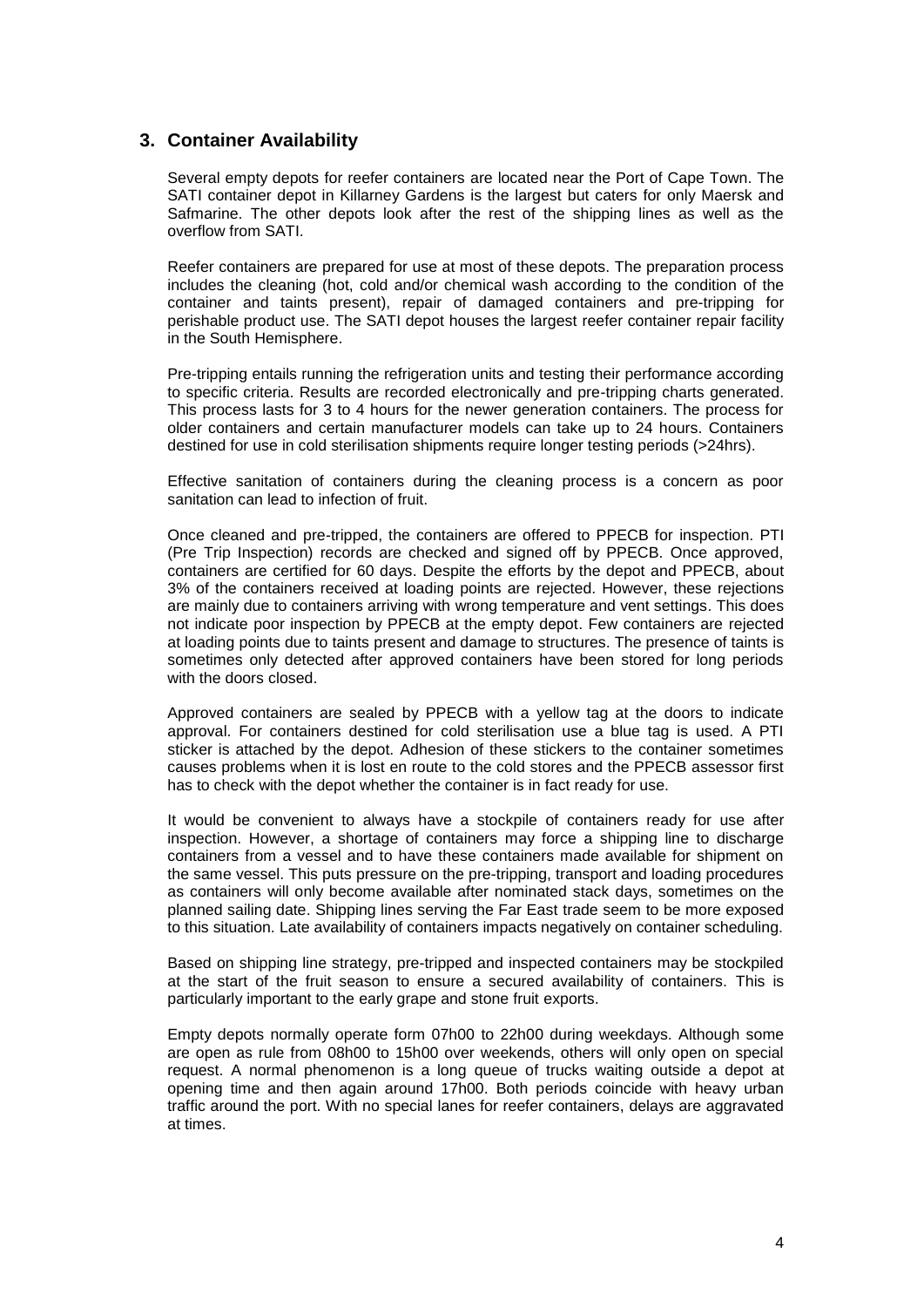Good relations are key to a smooth operation. Although empty depot operators have indicated that they are flexible and will accommodate late requests, some transporters have indicated that gates are closed even when a truck is standing in the queue.

The concept of an empty depot at Bellville has been offered as a solution. An opinion raised was that this concept will only be successful if empty containers can be placed cost efficiently (rail?) and the full pre-tripping and cleaning process made available.

The availability and competency of PPECB inspectors play a significant role in the container preparation process. Pre-tripping and cleaning are two different activities. In the case of pre-tripping, PPECB only audits printed records. With the pre-tripping system already catering for identifying deviations, the role of PPECB is sometimes questioned as providing good containers is believed to be a shipping line/depot accountability. However, in the final analysis it is of vital importance that sound containers are made available for scheduling. Any rejection at loading points can seriously disrupt the process. Container refrigeration that fails en route to the market also puts the integrity of the cold chain at risk.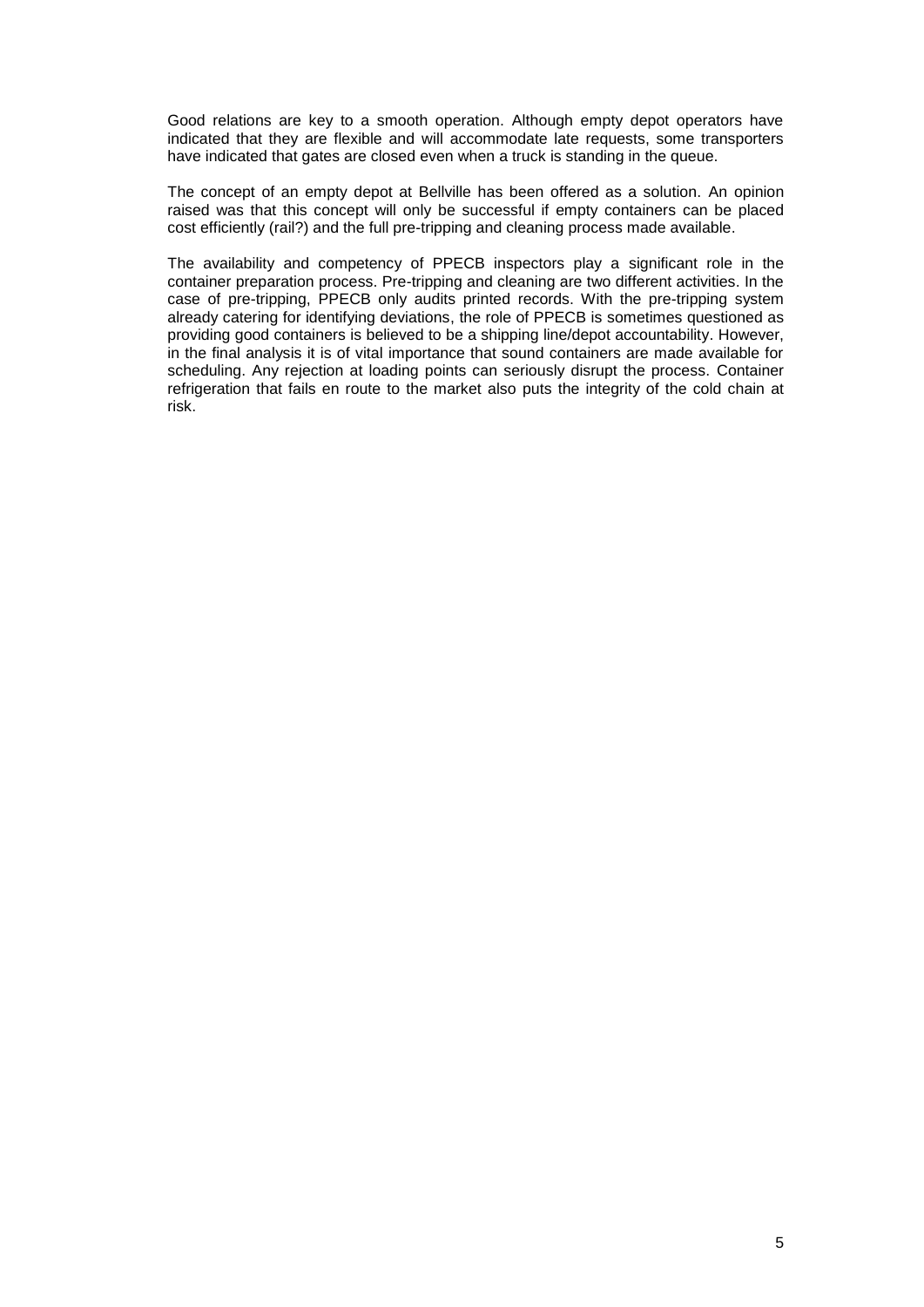### **4. Container Scheduling**

The booking of containers, and the activities around it, are probably the most crucial elements in the process of ensuring efficient scheduling. The process can be broken down into two main elements:

### **4.1 Specification of fruit to be loaded**

The exporter will, based on stock figures (including the age of the fruit and whether the fruit will be on temperature at the time of loading), consult with marketing staff/buyer on the specification of the fruit to be loaded. An acceptable date will be agreed by the loading point. The exporter will confirm this arrangement by sending a loading request (electronically or facsimile) to the loading point, as well as, the agent.

Timely and accurate stock figures are therefore vital. It is very important that the IT systems of exporter and loading point are compatible to avoid delays and/or mistakes.

The agent will then discuss a specific timeslot with the loading point and arrange transport accordingly. A loading instruction is issued electronically to the transporter and the loading point, with a copy to PPECB. A general rule is that bookings for the next day must be made by latest 14h00 (Cape Town).This in effect means that the exporter must send its loading request to the agent by latest 12h00. This guideline is often ignored with resultant delays.

Although this sounds very straight forward, several issues can disrupt the process. Inaccurate stock figures due to late advice from cold stores (transferring of stock files), incompatible systems and wrong assumptions regarding cooling rate of fruit, all contribute to the likelihood of delays in loading and even futile trips.

Compatibility and sophistication of IT systems employed by agents are crucial attributes for efficient communication and efficiency.

From interviews it is clear that each exporter has a different approach to determine when fruit will be on temperature. Some exporters assume that when the fruit is on stock, it is ready for loading. Others may follow a more scientific method of allocating 'day categories' to fruit according to cooling rate of a specific pack (e.g. bagged fruit 4 days, non-bagged fruit 2 days) and the capabilities of the cold store.

In most instances instructions for loading are given for specific pallets (pallet ID). However, loading points normally have guidelines regarding replacement pallets provided it is of the same cultivar/count/mark grouping. Exporters and loading points will as a rule apply the FIFO principle. The exporter may insist that 'Must Go' pallets are to be loaded. In this event, replacement pallets will not be allowed. Should these pallets not be readily available at time of loading, delays can occur especially if a large number of other pallets have to move to get access to the 'Must Go" pallets. In cold stores with fixed drive-in racking, where random access is not possible, this may be a regular occurrence unless effective cold store planning is practiced.

Incidents where pallets called for are still in pre-cooling tunnels with other fruit not yet on temperature, can force a loading point to substitute pallets or having to delay the loading process. Here again communication and good cold store planning can restrict problems.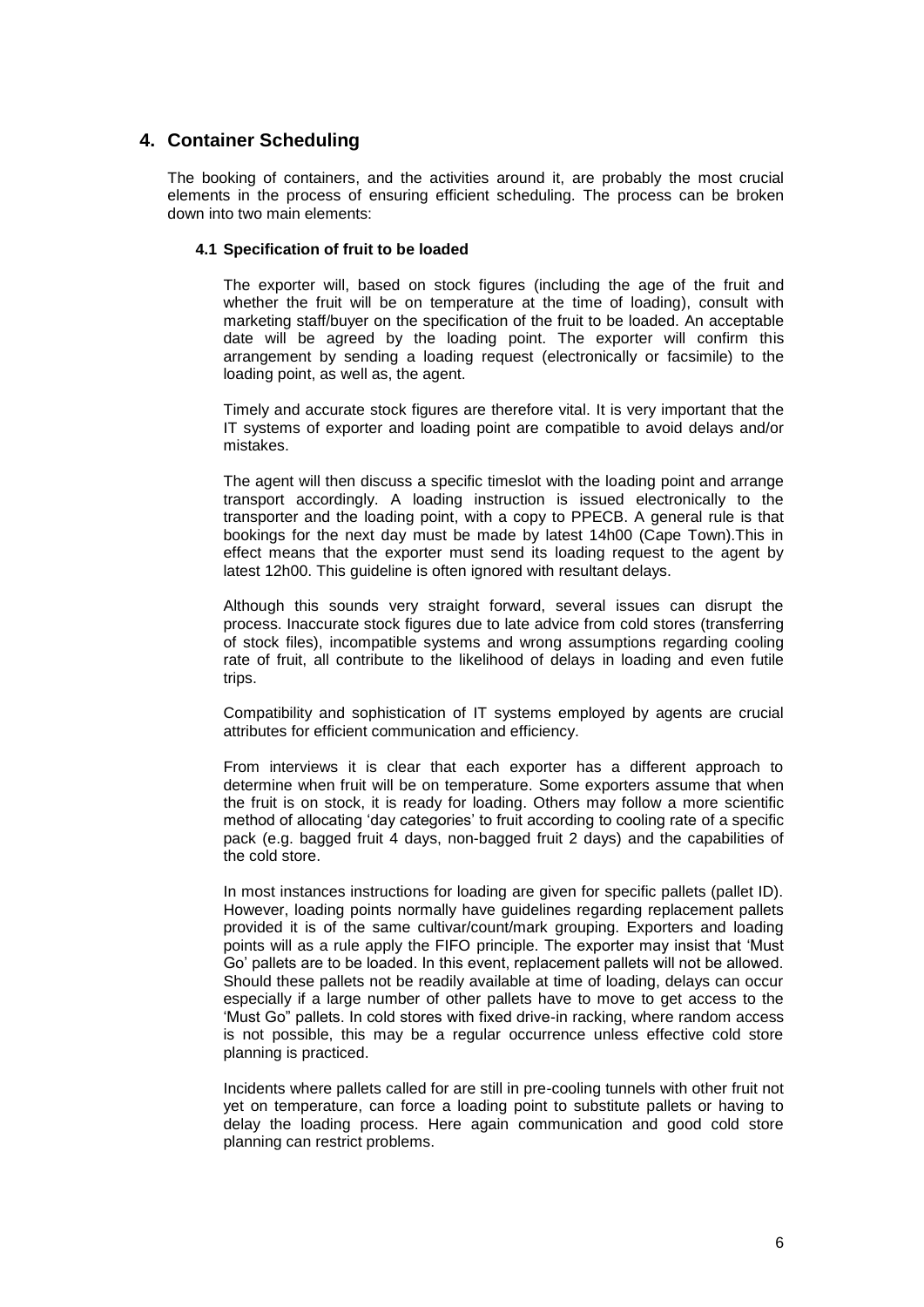The process above involves several individuals from different organisations. For communication between parties to be successful, each individual must have basic fruit knowledge, know the process and have good relationships with other parties. The process may run smoothly for a long period but can be disrupted by replacement of an experienced person with someone who is not geared for the task. Training cannot be over-emphasised. Furthermore, persons representing the agent must also be available 24/7 as deviations can occur any time of the day and immediate action, to resolve issues, is required.

Exporter demands for containers are normally communicated to the shipping lines by the agent on a 6 week rolling plan that will be updated weekly. Bookings will be confirmed one week in advance. Container allocations are then made accordingly.

Cancelation of containers up to the last day of stack is quite common. Although some shipping lines have threatened to introduce dead freight penalties, this has not been done. A reduced allocation of booked containers may, however, be applied when an exporter continually overbooks and containers are in short supply.

#### **4.2 Contracting Transport**

A decade ago most containers were moved as Carrier Haulage by the shipping lines. They took full responsibility for arranging container transport from empty depot pick-up to delivering at stack after loading at the cold store. This situation changed significantly as more than 90% of all reefer containers are now moved as Merchant Haulage. This implies that transport arrangements are made either by the exporter or its forwarding agent or the loading point. Some of the reasons given for the change are lower rates and greater control of the scheduling.

Reefer container transport contractors fall into one of two main categories, namely brokers and transporters with own fleet of trucks. A combination of the two is quite common as brokers may have own trucks and contract the shortfall. Transporters with own trucks may, on the other hand, not have enough trucks to handle their commitments on a specific day and thus sub-contract additional transport.

With deciduous fruit as a perishable product, where integrity of the cold chain is vital and market demands strict, reliability is paramount when contracting transport. Unfortunately transporters, without the required discipline or capability, enter the scene regularly and some operate for extensive periods. Very little is done to ensure the roadworthiness of all the trucks used for moving sensitive fruit cargo.

Part of reliability is to know where trucks are at any given time. This is vital in taking pro-active steps to deal with possible delays. Satellite tracking plays an important role in this scenario and some parties consider it essential. However, disciplined drivers who communicate regularly by cell phone with their coordinators regarding deviations from schedules, can operate successfully. Poor cell phone reception may be a problem but this does not seem to be of great concern.

Two types of trucks are used for reefer containers, namely skeletal and flatbed trucks. As a rule specialised skeletal container trucks can carry heavier loads than flatbed, even if the latter are 'light weight' vehicles. It is of critical importance that accurate cargo mass is declared when trucks are booked. Traffic authorities are increasingly controlling overweight trucks by deploying weighbridges in strategic locations to enforce axle mass regulations. Delays at weighbridges,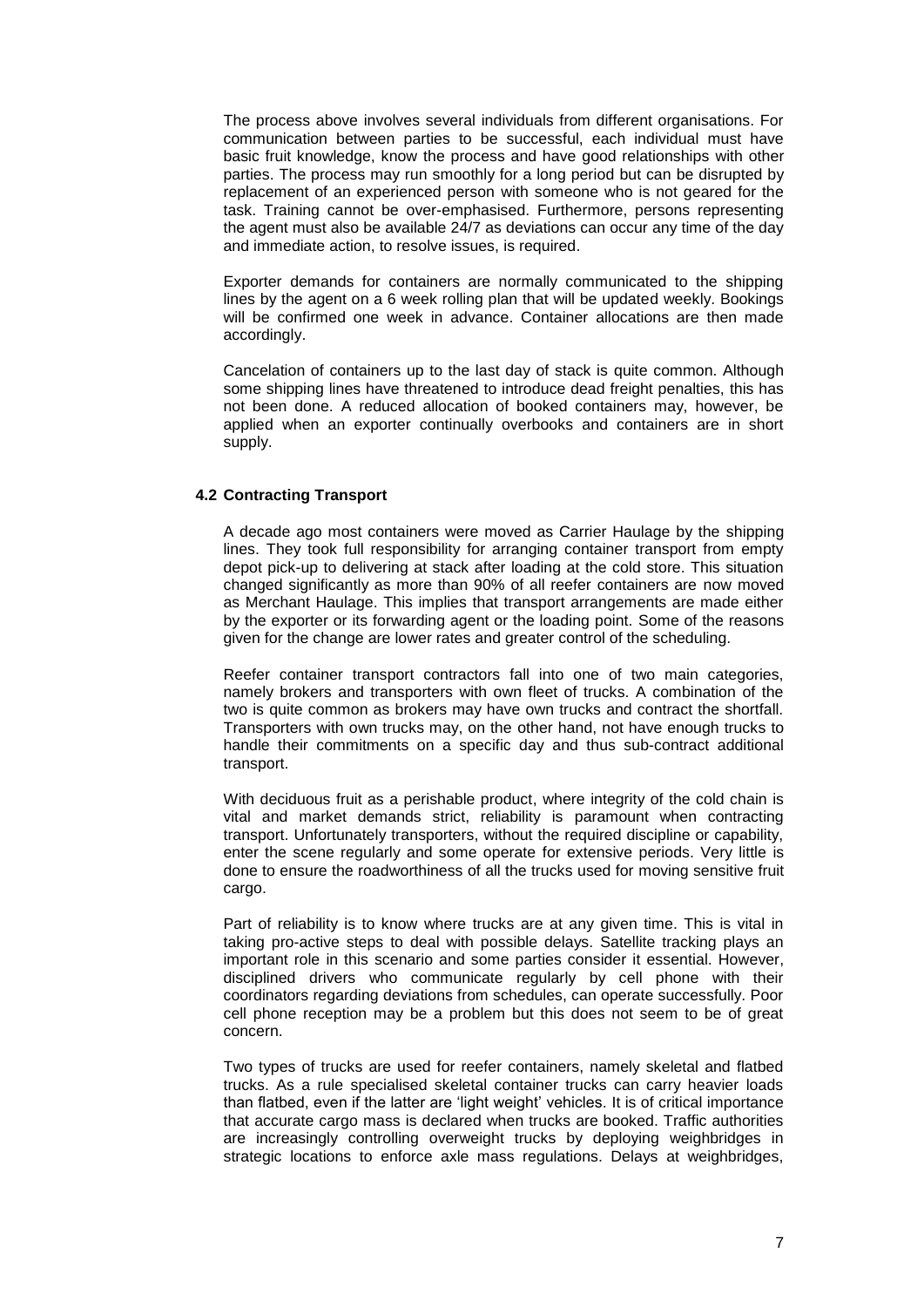fines and even removal of excess pallets are problems that must be avoided specially when comes to perishable products.

An issue that caught the limelight recently was the height of a hi-cube container load. Although these loads were moved without problems for many years, authorities in Durban decided to enforce the law in terms of height. This lead serious delays in the port of Durban. Although this issue may be raised again in future, the authorities have indicated that the container height issue will not be enforced until there have been sufficient discussions. Should the restrictions be enforced, it holds serious cost and operational implications for the fruit industry.

Established loading patterns of pallets in a container and knowledge of the actual pallet weights are important issues when loading heavy products such as pears. Here experience and dedication of loading point staff, as well as that of drivers, play a significant role.

Probably the most crucial document in the chain of events is the CTO (Container Terminal Order). This document, prepared by the transporter, is an instruction to the empty depot to supply the correct container after approval by the shipping line. The process of preparing and using the CTO is as follows:

- The transporter receives a loading instruction from the agent, exporter or loading point.
- The transporter prepares a CTO, normally with the aid of a computerised template. Details in terms of loading point, exporter, booked time, cargo, temperature settings, vent settings and vessel destined for, are spelt out.
- The CTO is taken by the transporter to the shipping line office to be stamped. This ensures that a slot will be available for the container on the specified vessel.
- With the stamped CTO in hand, the driver will pickup the correct container at the empty container depot.
- At the loading point, the supervisor will load the container according to the Q67 (load out instruction) and the CTO details.
- The PPECB official, present at the loading, will check that the container settings and CTO details correspond.
- On arrival at the container terminal, the gate official will enter the CTO details on the system

It is therefore clear that any delay in getting the CTO prepared and stamped can seriously impede the process, as will inaccurate or incomplete CTOs. Keep in mind that shipping line offices for CTO stamping are not all situated near the empty depot and have restricted working hours, mostly 08h00 to 17h00. This becomes a issue when bookings are made at the last minute.

One shipping line has already moved away from a CTO and speeded up the booking process with more electronic methods.

A phenomenon that has hampered the smooth scheduling of containers for many years, is the booking of containers on the last day of stack. It is quite normal to find 70% of the containers destined for a specific vessel to be booked on the third and last day of stack. Reasons vary from fruit not being available to buyers only making their mind up at the last moment. What ever the reason, the fact remains that scheduling on the last day of stack tends to be a nightmare. Often loads are cancelled or additional containers booked. This results in crisis procedures that disrupt what otherwise would have been a well planned operation.

Finding ways and means to deal with this problem should therefore receive special attention. The uneven spread of work over a week does not support cost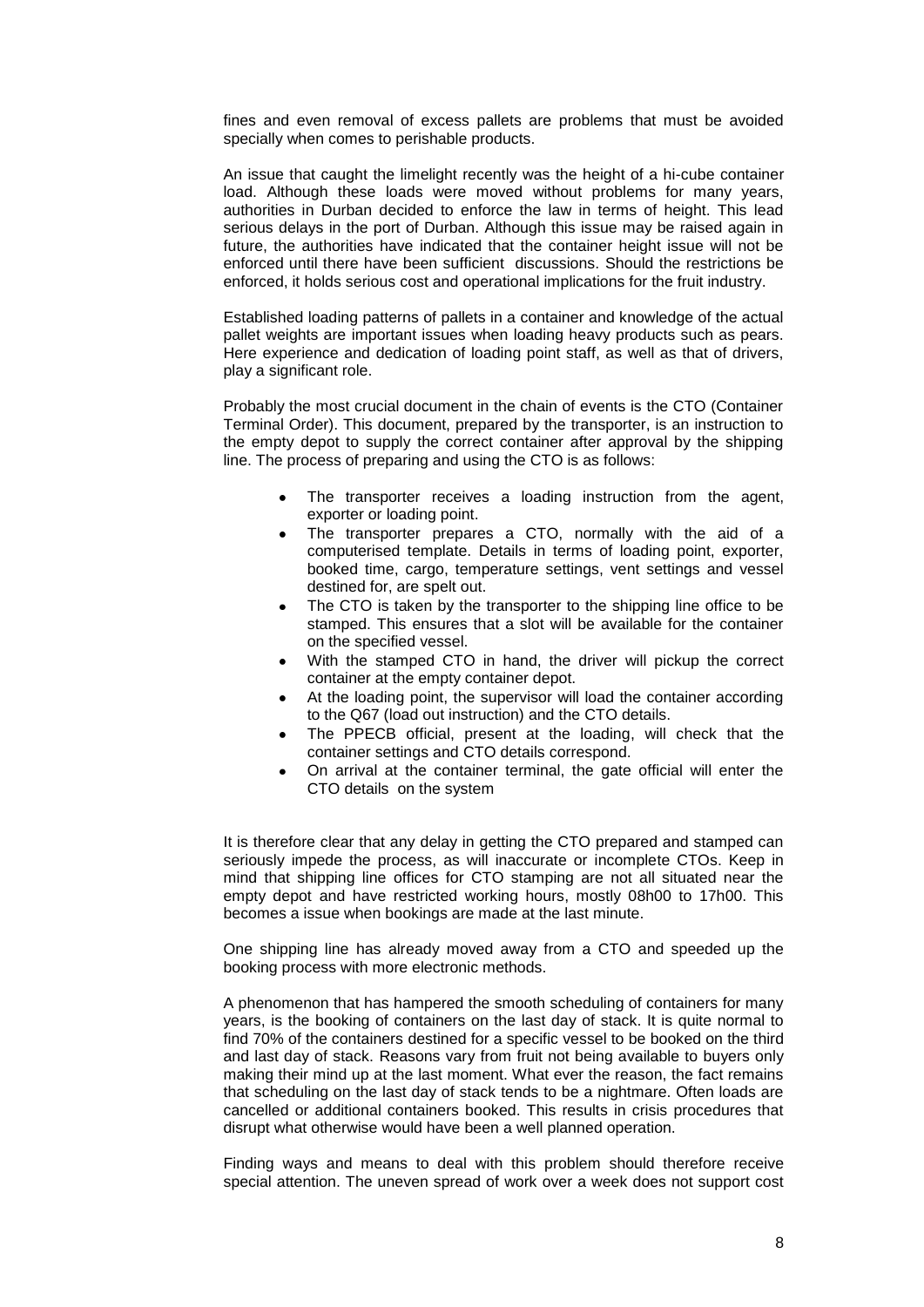effective transport. A transporter that only moves fruit three or four days a week cannot survive in the long term unless he can compliment the reefer container work with other cargo. Substandard vehicles are sometimes employed to help move the peak volumes on the last day of stack to the detriment of the industry.

One specific area of concern regarding CTOs is the accuracy of the declared cargo mass. Incorrect mass declarations have serious consequences as far as overweight containers and vessel safety are concerned. Delays at weighbridges as well as fines can result. Shipping lines are also becoming more strict on accurate mass declarations as this impacts on vessel loading plans and possible unstable vessel conditions.

An exception to the use of merchant haulage, is the option of Carrier Haulage for cold sterilisation containers destined for 'protocol' countries i.e. countries that have bilateral agreements as far as phytosanitary procedures are concerned. This transport option is due the fact that shipping lines will not take accountability for any break in the cold sterilisation chain if merchant haulage was used. Also note that when moving sterilisation containers, gensets (power generators) are prescribed. This has another implication in that a genset adds about one ton to the load mass. In the case of pears, this may cause an overweight problem.

Containers used for sterilisation purposes are specially selected at the empty depot according to age and approved numbers. Containers are calibrated by the shipping line's technicians at the empty depot. PPECB will inspect and add a blue sealing tag on the doors. For sterilisation containers the booking must be made by latest 12h00 the day before loading and the CTO prepared and stamped by 14h00.

Shipping lines make use of approved transporters for the movement of sterilisation containers to ensure reliability. Despite this policy, subcontractors are sometimes employed by the approved transporter, with a resultant risk to the cold chain integrity.

Other than for sterilisation containers, gensets are also prescribed when the Time Temperature Tolerance (TTT) will be exceeded. The TTT is the maximum time (hours) that the load will be without cooling before the temperature of the load will increase above a set tolerance and before the container is coupled to power for cooling.

The rule of thumb used by PPECB for deciduous fruit is as follows:

| Loading of the container        | 2 hours |
|---------------------------------|---------|
| Transport of the container      | 2 hours |
| Time in terminal before plug-in | 2 hours |
| Total TTT                       | 6 hours |

Theoretically this means that gensets will be required for loads further than about 100km. However, in practice loading takes much quicker and thus most loading points in a radius of about 150km will not have to use gensets. This may be different when highly sensitive fruit like summer pears are loaded. Traffic conditions, road works and ambient temperatures must be taken into consideration when a decision is made whether a genset is required or not.

Availability of gensets in the Western Cape is normally not a problem with the exception of the period December/January when large numbers of containers are moved from the Orange River area to Cape Town.

With most bookings calling for an early load out (before 08h00) transporters pick up empty containers the evening before. Often drivers will then go home and leave again later in the evening to get to the loading point during night and then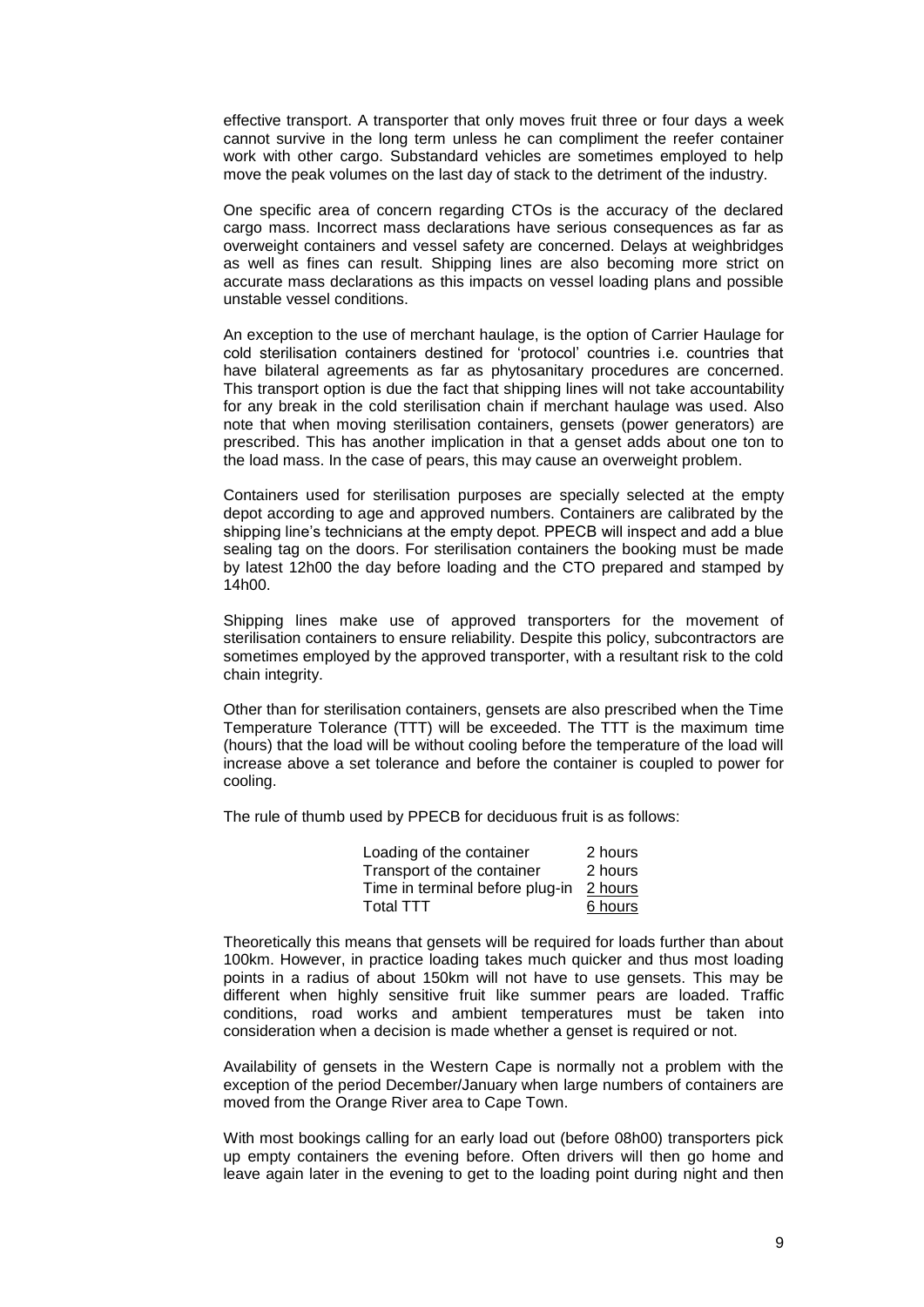sleep outside the loading point. Cable theft whilst trucks are parked in residential areas is a problem. Missing cables are often a cause for confrontation when the responsible party has to be determined.

A practice that is gaining in popularity is opting for dual loads where fruit is picked up at more than one loading point. This trend of more dual loads can be attributed to the discontinuing of port hole containers(2005) that took 10 pallets at a time versus a hi-cube with 20 pallets. The lack of shipping opportunities on conventional reefer vessels, where consignments were not restricted and as few as 1 pallet allowed, further accelerated the option of dual loads. It is estimated that dual loads constitute more than 3% of all deciduous loaded.

Strict rules, as far as fruit temperature is concerned, are applied by PPECB when dual loads take place. The route and distances are taken into consideration. But dual loads also impact negatively on container scheduling. When the first consignment is loaded, the loading at the second loading point cannot be delayed. This implies that a dual load has to have preference at the second loading point. This is not always possible, especially if a long queue of trucks is already in position. Where a timeslot has been agreed by the loading point it is very important that transporters stick to these times to get the preferential treatment.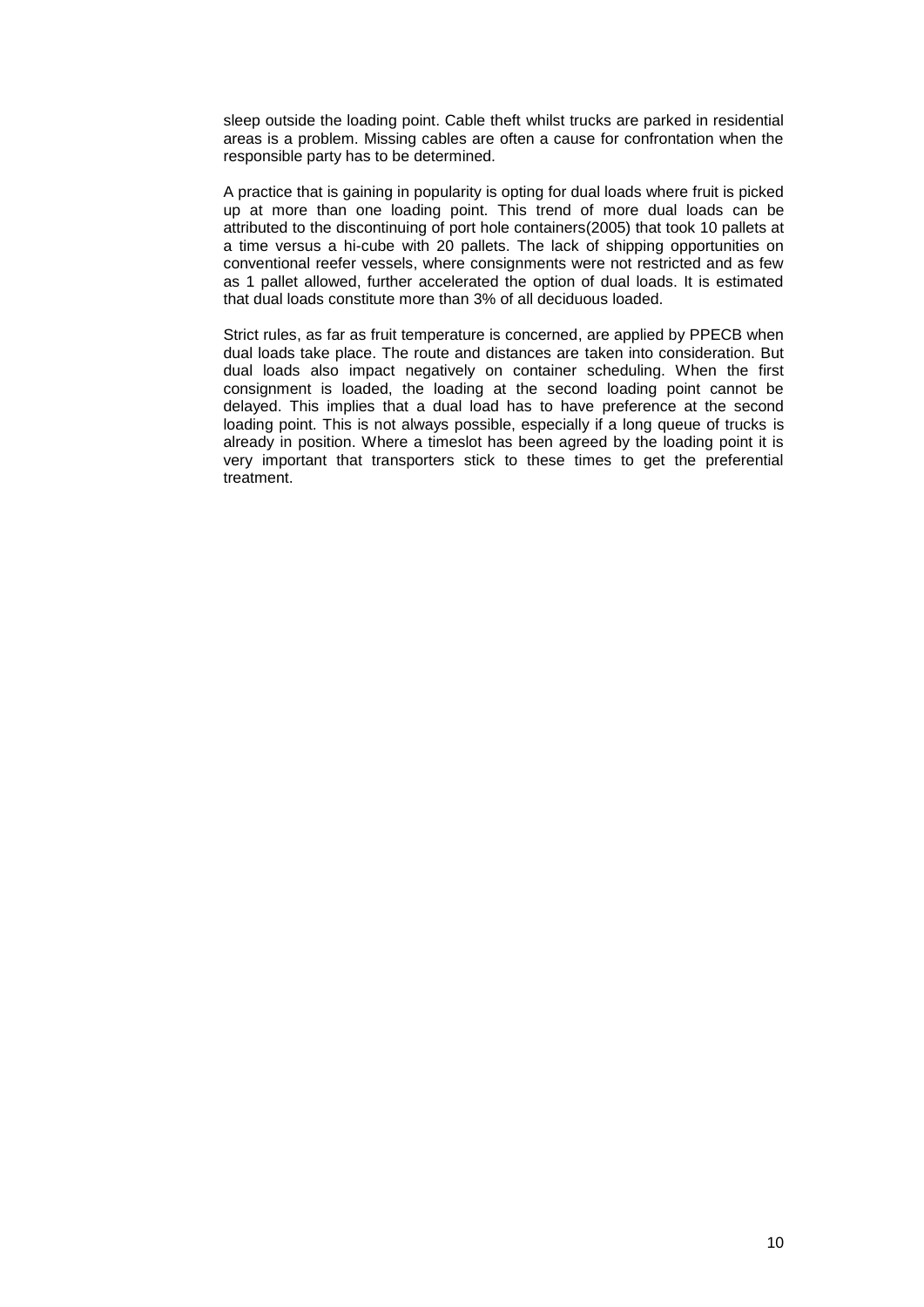### **5. Loading Fruit**

There are more than 120 PPECB registered fruit loading points in the Western Cape of which about 40% are pome fruit pack house/cold store combinations. These facilities have to be FBO registered (Fruit Business Operator) by the Department of Agriculture. With the seasonal nature of the fruit business, these facilities do not operate simultaneously but loading at 30 points a day is nevertheless common.

As sequential use of a container vehicle is the norm, the efficiency at a particular loading point impacts directly on the container scheduling process. A delay has a knock on effect that can disrupt a well planned operation. Good communication between parties involved in the operation is vital to lessen the impact of delays. Here the relationship between loading point operator, transporter and booking agent plays a crucial role. Unfortunately some loading points are considered by transporters as 'edgy' when delays are queried. An 'open' approach seems to solve most of the recurring problems.

The sophistication of loading facilities varies substantially. Specialised airlocks and loading bays may be the ideal in most instances but many pome fruit cold stores resort to the use of mobile loading ramps. Although this may seem inadequate, ramps are usually positioned under cover near cold store doors and provided enough forklifts are available, the loading process is quite efficient with most cold stores loading a container within 30 minutes.

Most mobile ramps have hydraulic features that level the ramp with the container floor to ensure a smooth level entrance of pallets. This is important when hi-cube pallets are loaded as loading at an incline can damage pallets at the container door entrance.

With the toxic nature of diesel forklifts in confined spaces and the negative effect of carbon dioxide produced on pome fruit, electrical or gas driven (with purifiers) forklifts are used. An important feature when positioning pallets in the container is side-shift capability. This speeds up loading and causes less damage to cargo.

Most cold stores date back to the era when the bulk of the fruit exports was shipped in conventional reefer vessels. Shipping commenced at 06h00 in the port and to ensure a steady flow of fruit, inland cold stores started loading flatbed trucks from 02h00 onwards. Such early loading practices are still preferred by many loading points depending on the number of containers to be loaded the day.

A practice followed by some loading points (especially grape cold stores) and not favoured by transporters, is to have all containers scheduled at one specific time, say 03h00 or 08h00. A first-come-first-loaded principle is followed that results in long queues of trucks at starting time, whilst some trucks ending up only being loaded several hours later. This is not cost effective as far as transport is concerned and the industry ends up paying for this eventually. Good communication and practical timeslots can go along way in saving overtime and unnecessary transport costs.

A relatively new trend is exporter owned pack houses/cold stores. Preferential treatment of transporters apply as far as scheduling is concerned. This implies that when fruit destined for other exporters is to be loaded, timeslots in the middle of the day are often allocated, restricting these transporters to only one 'long' trip a day.

An issue that impacts greatly on scheduling, is the manner and timing of the loading instruction with the specification of which fruit must be loaded out. In most instances the exporter will specify per pallet ID but the loading point will be allowed some discretion. The exporter will however call for 'must go' pallets where the loading point cannot substitute pallets. This applies especially to fruit packed for supermarkets and where age of fruit is critical.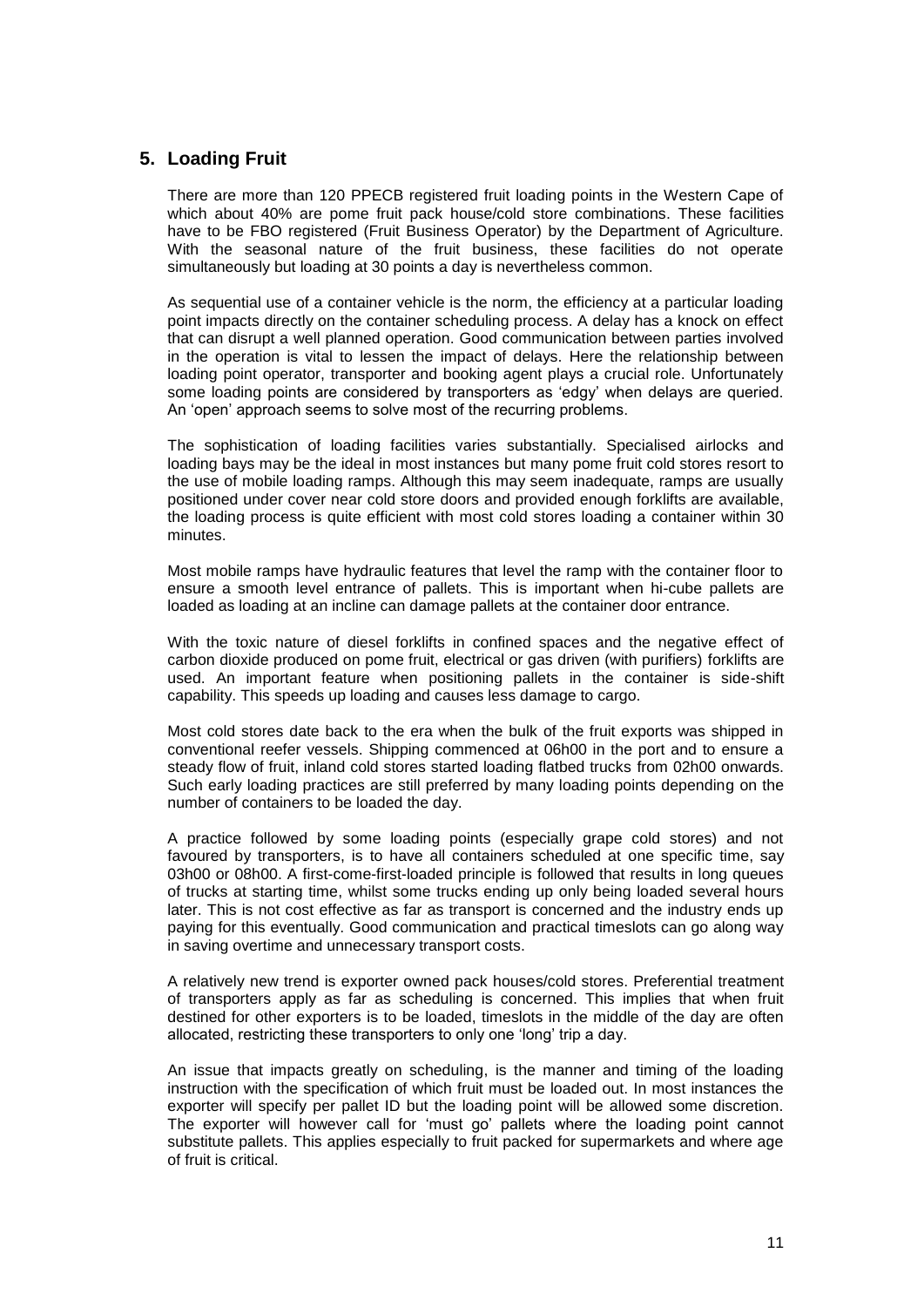It is in this process where delays can and do happen. Most of the pome fruit cold stores do not have random access to pallets. A pallet may be scanned at the cold store entrance but the actual position of the pallet in the cold store will not be recorded on the system. The operator will thus know in which cold store the pallet is but not the exact position. With fixed drive-in racking, as opposed to mobile racking, a number of pallets often have to be moved to get to a particular pallet specified for loading.

In an attempt to minimise delays caused by looking for particular pallets when the container arrives, some cold stores resort to pre-staging. In other words, the pallets specified for loading out will be removed from their location in the cold store and the container load stacked ready for loading. As most pome fruit cold stores do not have airlocks at loading temperature, the fruit may be stored undercover but not under cooling. If the container arrives late, the fruit temperature may have increased to above the accepted carrying temperature. The result is that the fruit may have to be re-cooled or dispensation requested. In both instances the cold chain integrity will be compromised. A pallet specified but not on stock can delay the load out by several hours.

Ways and means to address this problem are considered as a priority.

Supermarket QC checks whilst loading of a container takes place, increase loading times – sometimes more than an hour.

With the total pome fruit crop being containerised, most pallets are stacked as hi-cube pallets. However, there are some cold stores not fully converted to hi-cube storing. This means that some pallets have to be handled as standard pallets up to the point of container loading. The process of building up standard pallets to hi-cube dimensions, is time consuming and result in delays at loading. The sooner cold stores are converted to hi-cube pallet handling, the better.

With statutory responsibilities, PPECB is required to be present when containers are loaded. Their duties include checking that the container is suitable for loading and settings are correct. They also have to certify that the fruit temperature is within prescribed tolerances. Should the container arrive at the booked time and the PPECB inspector not present, the loading process may be delayed. This impacts on temperature of pre-staged fruit as well as disruption of the container schedule, with knock on effect. Consent by the PPECB assessor to continue loading should not withheld without good reasons.

In the event of cold sterilisation fruit being loaded, the presence of PPECB is required because they have to fit the prescribed temperature probes. However, for normal loading their monitoring role is questioned by some role-players who suggest that PPECB should rather operate in an auditing capacity. Whatever the future role of PPECB, the loading process should not be compromised by late arrival of officials.

Although PPECB has the responsibility to oversee the loading process, the involvement of the loading point as far as monitoring the container settings and conditions has to be evaluated. At present some loading points will take an active approach whilst other leave it totally up to PPECB. Placing greater accountability on the loading point may assist in expediting a changed role for PPECB.

What ever is decided in the end, discipline by the loading point in terms of executing loading instructions correctly and handling the product according to agreed protocols, is non-negotiable.

Cold store operators have raised a concern about shipping lines claiming for damage to container structures when it is clear that the containers were received damaged or were damaged at overseas receivers' premises. One shipping line was singled out. Some cold stores have resorted to taking photo's to proof their innocence. Greater care by PPECB in identifying damage during inspection at the empty depot was pleaded.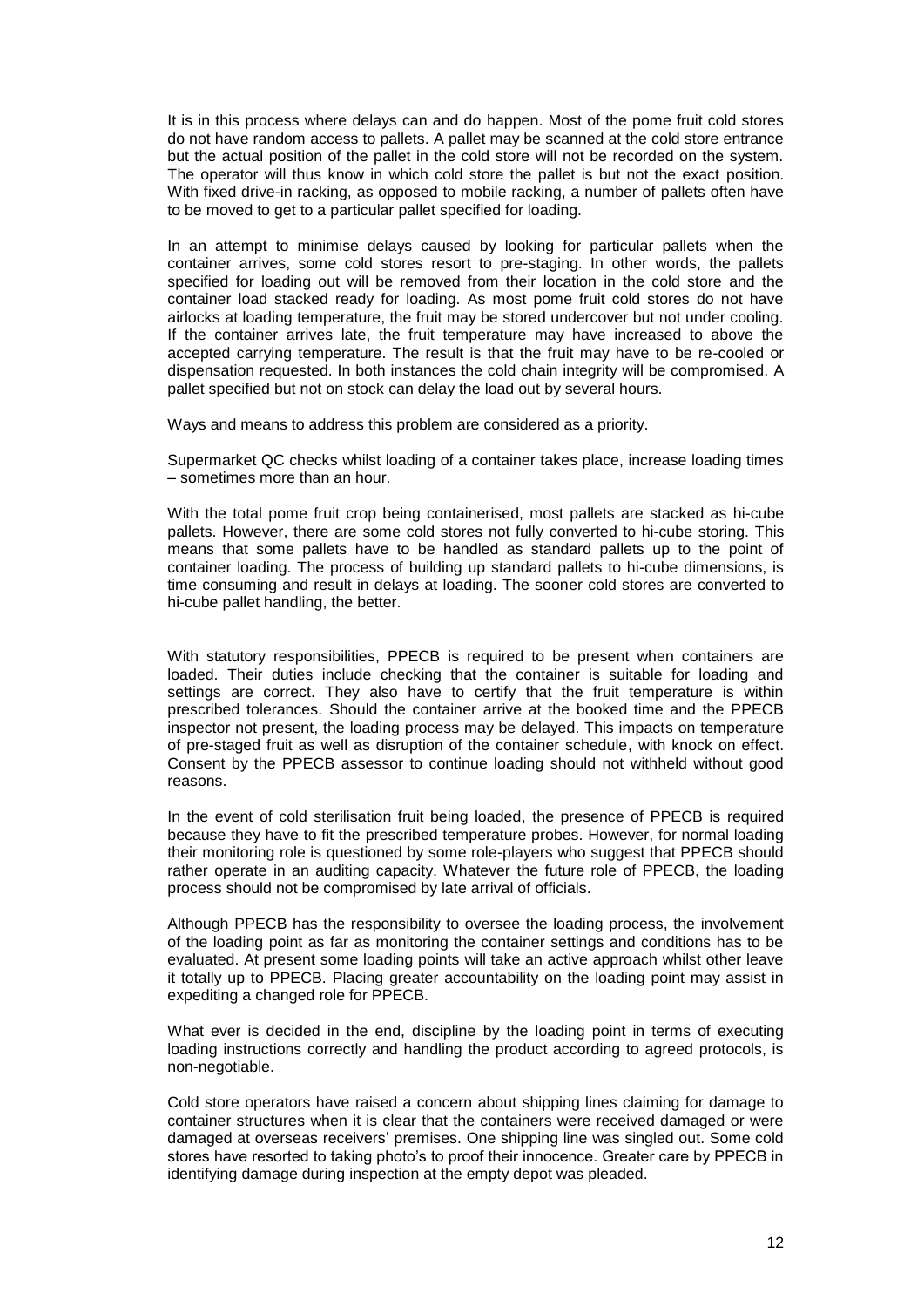To optimise container space, pome fruit exporters sometimes resort to loading 21 hi-cube pallets in a container. Unless the special pallets, with smaller dimensions, are used, plates in the container at the cooling unit end can be damaged, especially when force is used to fit all 21 pallets into the container.

To expedite the loading of containers the loading point should have sufficient trained staff, effective loading equipment and efficient stock systems. Good and pro-active communication with exporters and agents is vital to ensure a smooth loading operation. Fruit that is not on temperature when a container arrives because there was a power failure earlier on, causes tremendous delays when the container must wait for the fruit to be cooled. It may also result in futile trips when trucks have to return empty.

Most transporters will raise a fee for standing times when trucks arrive in time but are only loaded several hours later. The tolerances vary from transporter to transporter and also the rate per hour. A typical rate would be say R300/hour after 3 hours. In many instances the transporter will waive the standing time penalty as a sign of goodwill. Loading points, on the other hand, can also raise waiting time, especially if overtime costs are involved.

The loading point is in the best position to ensure that the declared cargo weight on the CTO corresponds with the actual weight. It is also in the best position to see that the load is correctly stacked to avoid axle mass restrictions being exceeded. The loading point must take greater accountability for correct weight declarations.

Delays and disruptions during the early part of a season escalate as seasonal volumes peak. Accommodating a deviation might be easy before the peak season, but when cold store cooling capacity is challenged and storage options decreasing, leniency in the process is restricted. All decision-makers in the supply chain have to be aware of the urgency of timely arrangements and quick reaction to deviations.

To have a smooth scheduled operation may seem to be the ideal. However, cognisance should be taken that rigorous and inflexible rules do not hamper successful export of fruit. Systems and procedures should be sufficiently agile to accommodate deviations. On the other hand, being too accommodating can find a loading point having to cater for an unacceptable level of late requests.

Some cold stores have detailed loading time records that enable them to address negative trends and to implement corrective steps in time. This is not true for all cold stores.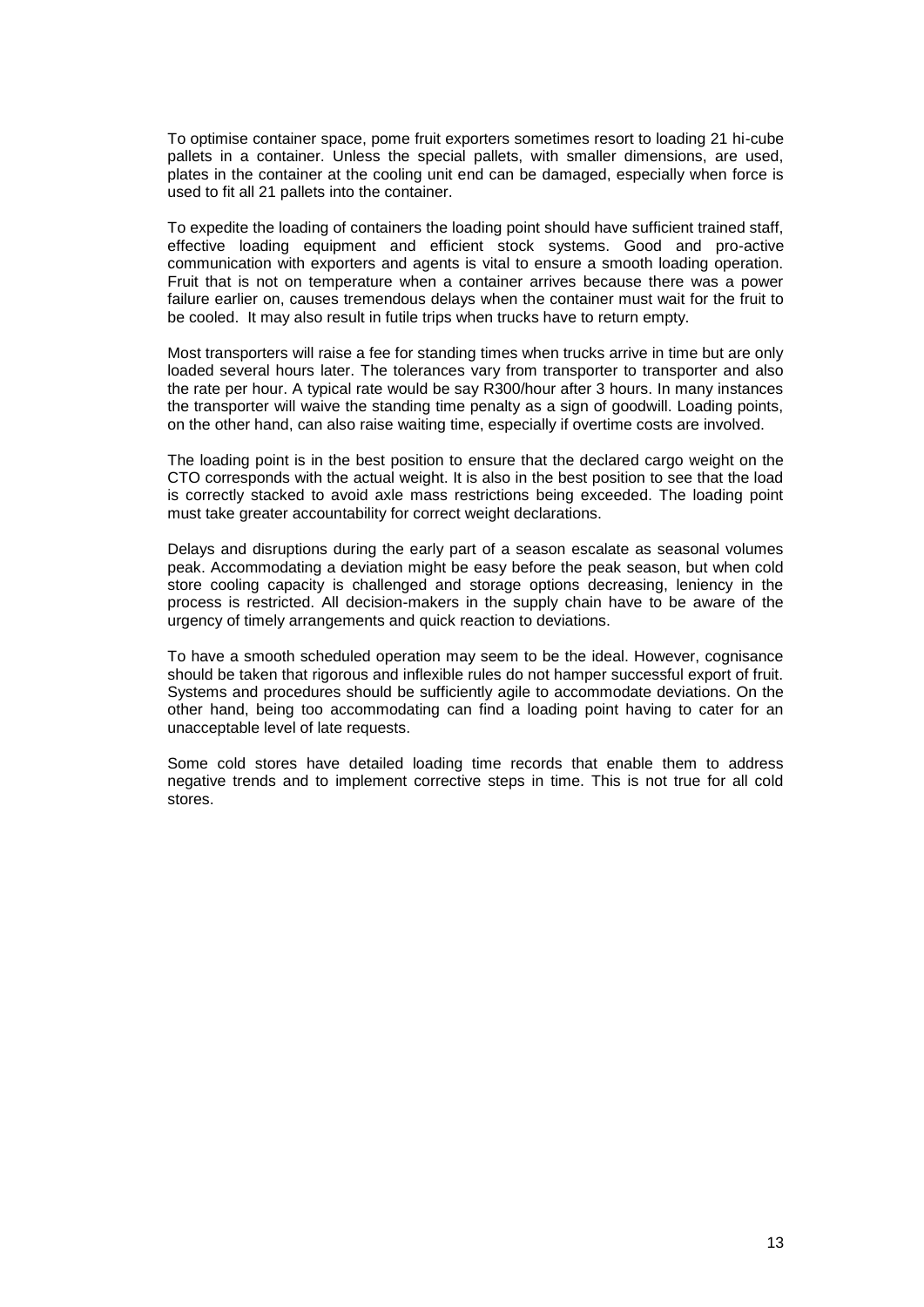### **6. Container Shipping**

With TTTs in place, the loaded containers must be moved without delay to the assigned plug point facility. This would usually be the container terminal stack but in the event of the stacks being full or for pre-stacking purposes, the container may be taken to another commercial plug-in facility. All container depots that do pre-tripping have plug points but these may not always be available. Other non-pre-tripping facilities with plug point are available in and around Cape Town.

Driver responsibility and attitude are important. Unnecessary stops or non-reporting of delays can compromise cold chain integrity and/or disrupt the planned loading schedules for the rest of the day. Effective tracking and communication are thus key elements of transporter excellence.

A special gate for reefer containers is available at the container terminal (not at the Multi Purpose Terminal) to ensure preferential acceptance. With a receiving rate of approximately 22 containers per hour, build up of containers in the queue is experienced during peak times and may result in waiting time of up to 3 hours. In a recent study the average time from arrival to connecting to power was established as 1.5 hours. This implies that a percentage of containers may be without cooling for unacceptable periods. It also impacts on transport costs and has a knock on effect on scheduling.

The terminal also has a more lenient approach to reefer containers when it comes to accepting containers after stack close. This of course only applies when stacks are not full.

According to some transporters delays are more frequent at the Multi Purpose Terminal, especially during shift changes. The position has however improved since the implementation of the NAVIS system.

A delay in the loading of fruit or delays en route can result in containers arriving after stacks have closed. The strictness of allowing late stacks is a function of relationships and also dependent on how keen the shipping line is to fill slots. When stacks or slots are full they will be less inclined to accept late stacks.

Stack times are determined by the port authorities. Normally three days are allowed and stacks will close 12 hours prior to expected time of berthing. For smaller vessels the stack days may be limited to two days. Stack times may also be limited according to plug point availability. Often weather delays result in a build up of containers in the stacks and in such an event the port may even close stacks. The 12 hour closing rule allows the vessel planners to plan allocated containers slots on a vessel. The port nevertheless continues to work 24/7.

Advice of changed stack times is initiated by the port and is communicated to interested parties by e-mail (Excel). If only one vessel is involved they may resort to sending an SMS. Stack time changes will be handled by the Navis system in future.

The container terminal in the Port of Cape Town has 1895 plug points and this usually suffices for the period when pome fruit is packed. Another 1000 plug points in Area 501 is scheduled for August 2010. The stack will accommodate containers stacked 5 high. This of course poses a problem for non-automatic temperature monitoring as PPECB officials can only reach containers stacked 3 high. Where special forklift equipment is available, temperatures of containers stacked 4 high can be monitored. The terminal is responsible for temperature monitoring and PPECB will audit readings.

However, the new Refcon stand alone system of Portnet will be integrated with the Navis system. It will therefore be possible to track containers and monitor temperatures automatically in addition to manual monitoring. Unfortunately some of the older generation containers will still have to be monitored manually.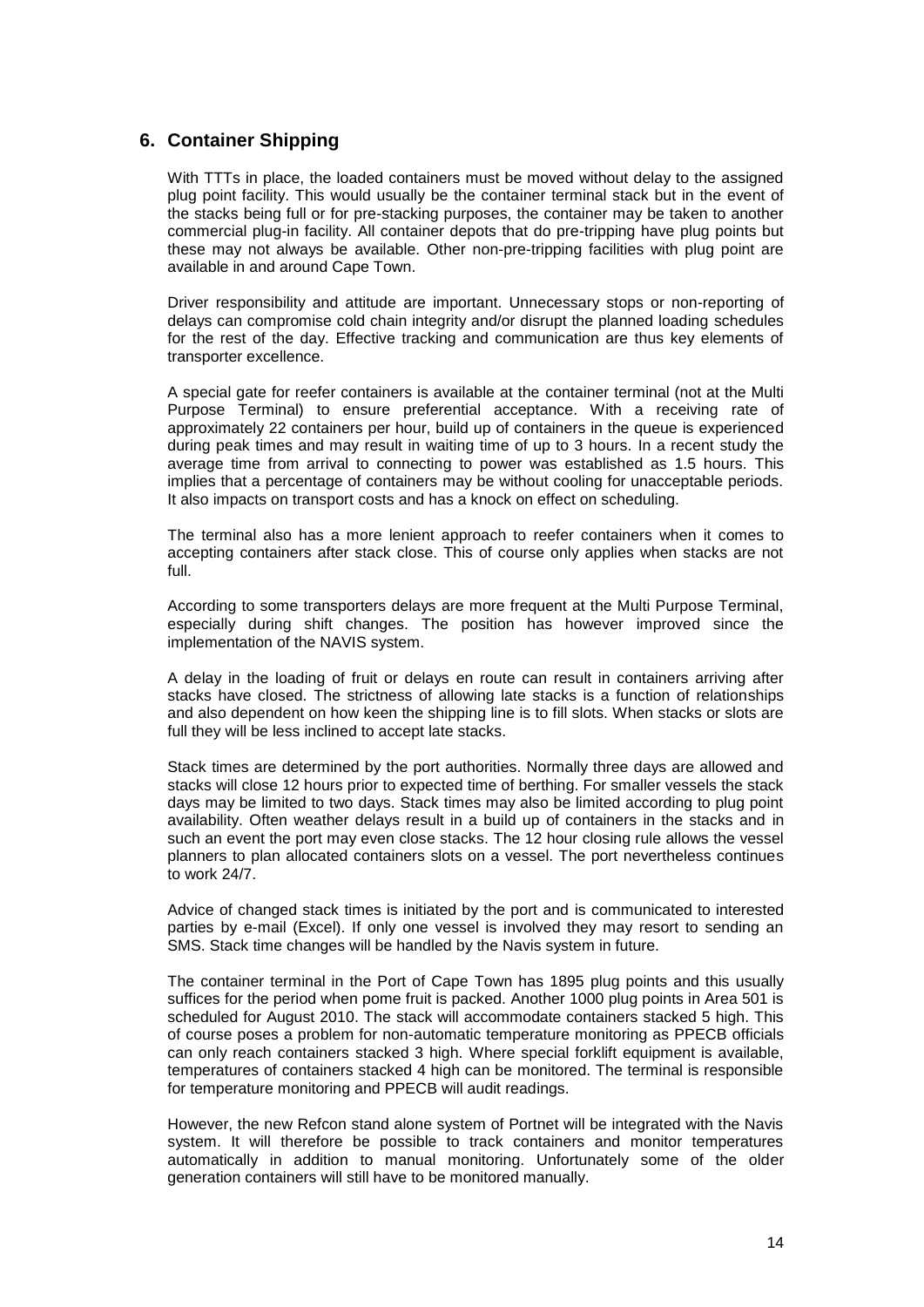Direct shipping, where containers are taken directly to the vessel, is a practice that originated in the days of porthole containers and the use of the Blue Store. The latter had limited capacity and to accommodate the overflow fruit containers, direct to vessel shipping was introduced. Presently direct loading only applies to shipments to Europe and during peak season. This practice is more applicable to stone fruit and grapes. The continued use of this concession is under threat if the rumoured rule of having the vessel's manifest finalised 24 or even 48 hours prior to sailing, is introduced.

A phenomenon, that is common to the Port of Cape Town during the early fruit season, is serious wind delays. Stack times are often pushed out and in some instances vessels may bypass Cape Town. This causes build up of containers in the stack and could result in the terminal closing the stack on short notice. Disruption of scheduled loading of containers and/or having to resort to plug-in of containers at alternative facilities may follow with associated costs.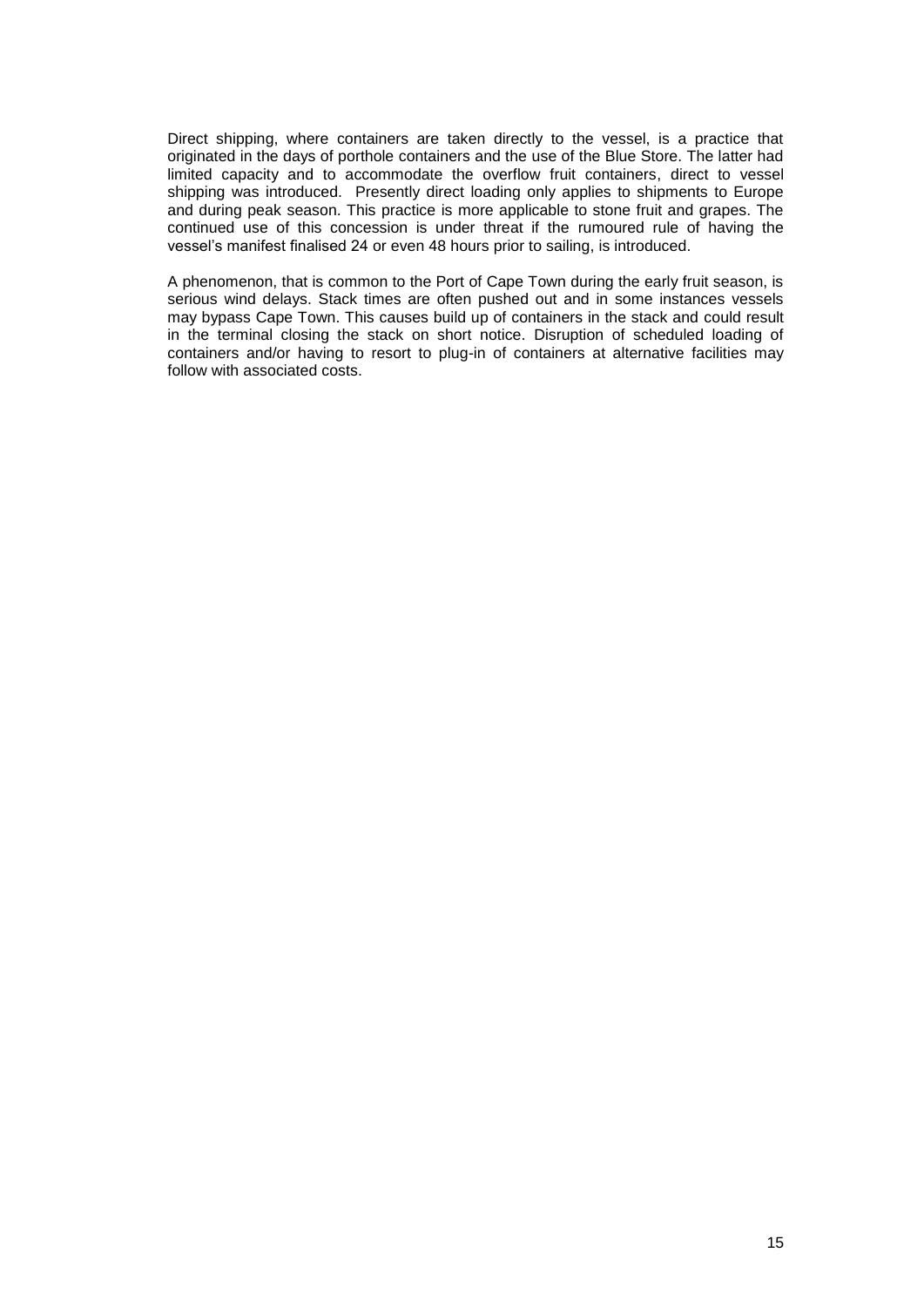### **7. Conclusion and Recommendations**

Despite progress over the last few years to improve the efficiency of container loading at pome fruit pack house cold stores, several shortcomings have been identified. These shortcomings lead to unnecessary overtime and other operational costs.

In the report above opinions of a large number of role-players have been summarise and aspects that need to be addressed, listed

Although it is possible to formulate solutions for the deficiencies at this point in time, it was not the intention of this study. It is recommended that priorities be set for each problem areas by a Pack House Action Group workshop. Some issues can be rectified quickly whereas other may warrant special attention that involves further investigation.